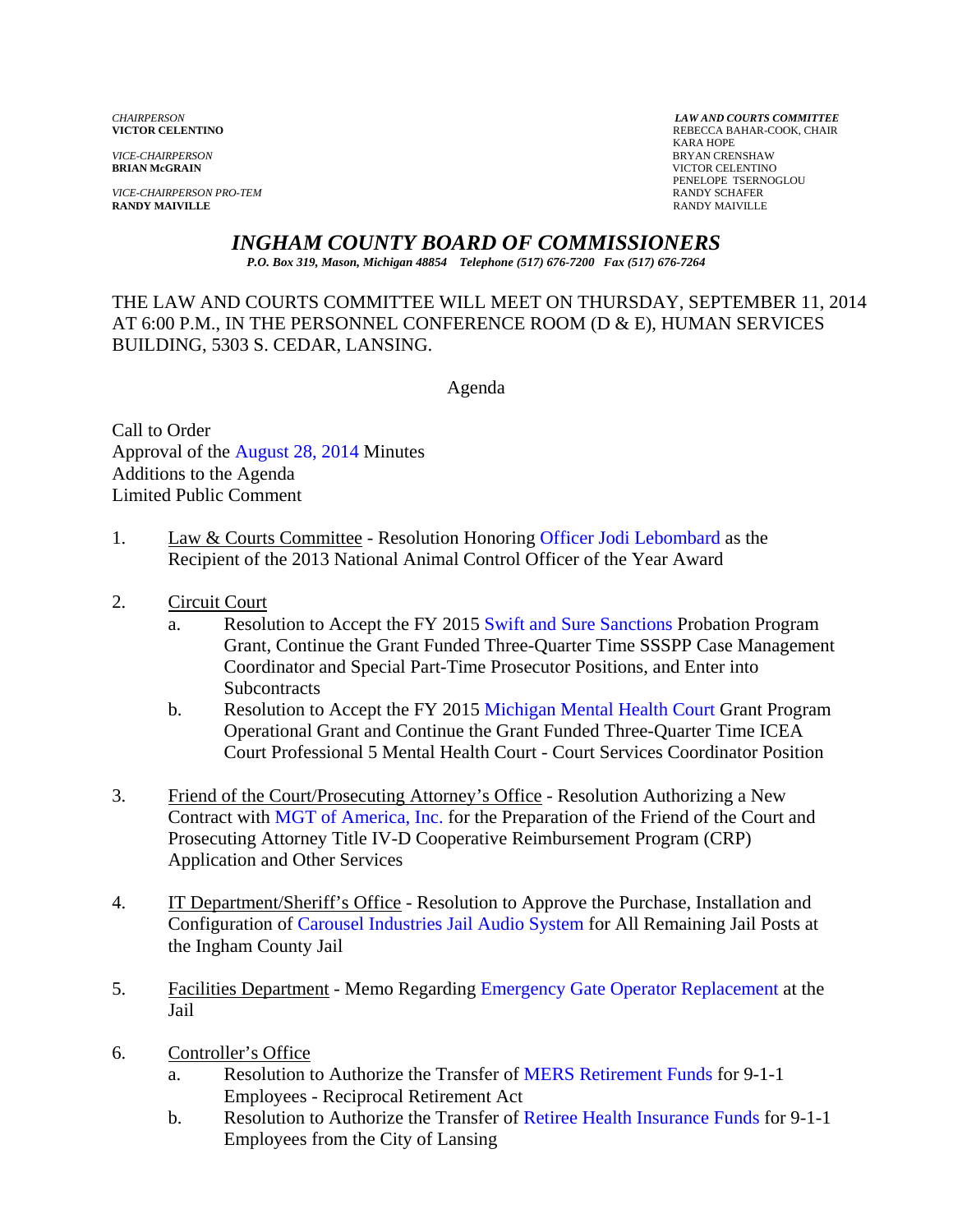- c. Discussion Regarding Animal Control
- d. Letter f[rom Maria VandenBoom to the Law &](#page-32-0) Courts Committee, dated August 30, 2014

Announcements Public Comment Adjournment

#### **PLEASE TURN OFF CELL PHONES OR OTHER ELECTRONIC DEVICES OR SET TO MUTE OR VIBRATE TO AVOID DISRUPTION DURING THE MEETING**

The County of Ingham will provide necessary reasonable auxiliary aids and services, such as interpreters for the hearing impaired and audio tapes of printed materials being considered at the meeting for the visually impaired, for individuals with disabilities at the meeting upon five (5) working days notice to the County of Ingham. Individuals with disabilities requiring auxiliary aids or services should contact the County of Ingham in writing or by calling the following: Ingham County Board of Commissioners, P.O. Box 319, Mason, MI 48854 Phone: (517) 676-7200. A quorum of the Board of Commissioners may be in attendance at this meeting. Meeting information is also available on line at www.ingham.org.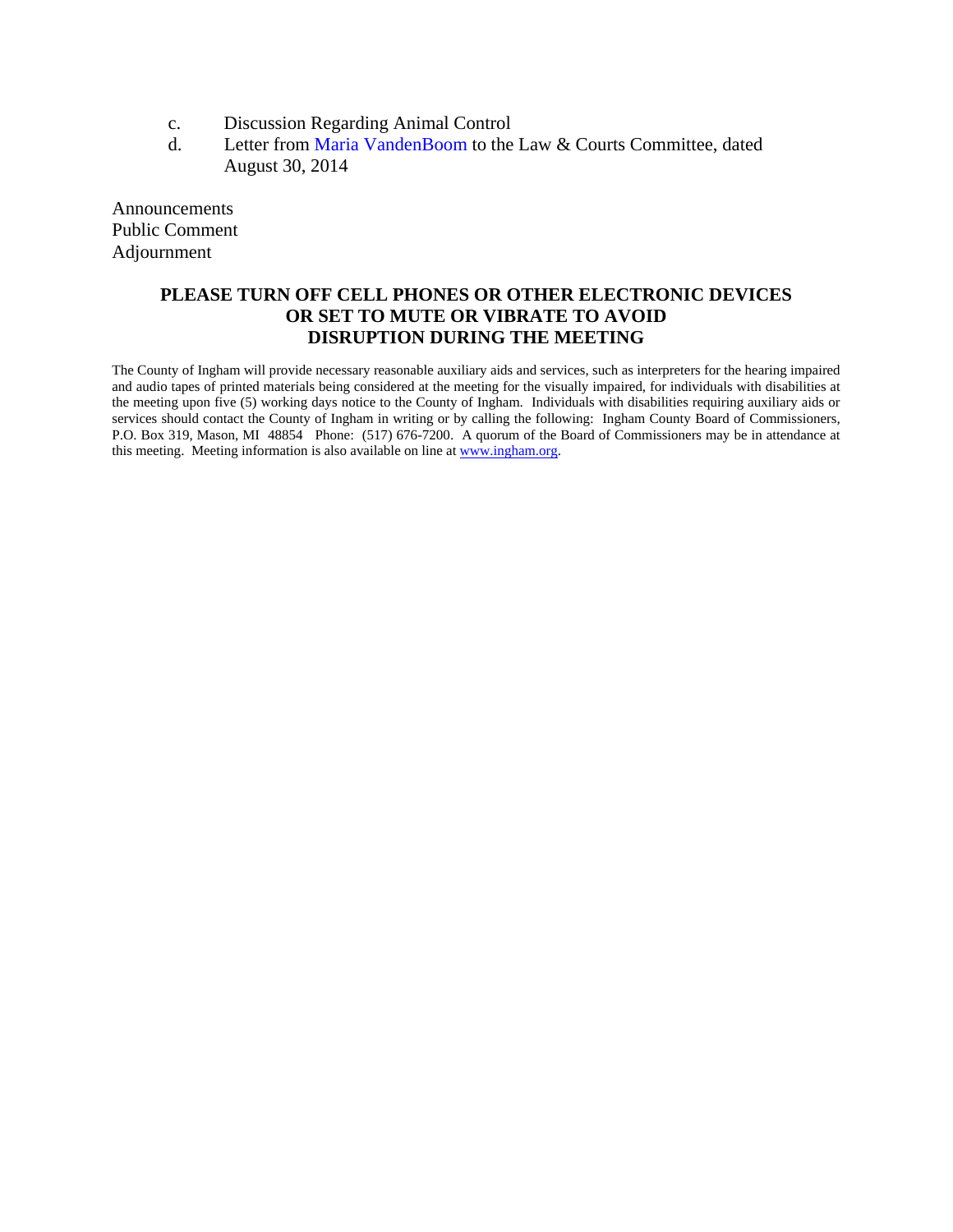#### LAW & COURTS COMMITTEE August 28, 2014 Draft - Minutes

<span id="page-2-0"></span>

| <b>Members Present:</b> | Rebecca Bahar-Cook, Victor Celentino, Bryan Crenshaw, Kara Hope,<br>Randy Maiville, Randy Schafer, and Penelope Tsernoglou                                                                                                                             |
|-------------------------|--------------------------------------------------------------------------------------------------------------------------------------------------------------------------------------------------------------------------------------------------------|
| <b>Members Absent:</b>  | <b>None</b>                                                                                                                                                                                                                                            |
| <b>Others Present:</b>  | Hon. Janelle Lawless, Hon. Thomas Boyd, Gene Wriggelsworth, Tim<br>Dolehanty, John Neilsen, Jared Cypher, Allan Spyke, Teri Morton, Shauna<br>Dunnings, Anne Burns, Jill Bauer, Mike Dillon, Brenda Sales, Karen<br>Worthington, Ryan Buck, and others |

The meeting was called to order by Chairperson Bahar-Cook at 6:01 p.m. in the Personnel Conference Room "D & E" of the Human Services Building, 5303 S. Cedar Street, Lansing, Michigan.

#### Approval of the August 14, 2014 Minutes

#### MOVED BY COMM. CRENSHAW, SUPPORTED BY COMM. MAIVILLE, TO APPROVE THE MINUTES OF THE AUGUST 14, 2014 MEETING AS PRESENTED.

#### THE MOTION CARRIED UNANIMOUSLY.

#### Additions to the Agenda

3. Controller's Office – Update on Email to Mr. Grant regarding 911 Public Safety

#### Limited Public Comment

Brenda Sales stated that she was a volunteer at the Ingham County Animal Control Shelter. She stated she supported some items that were going to be requested be added to the "Z"-list for the Animal Control budget. Ms. Sales stated that supported adding two full-time veterinarian technicians and make the part-time veterinarian position a full-time position. She further stated that she was an aquatic biologist and retired from the State of Michigan. Ms. Sales stated that a full-time vet tech should be hired so that there was better care for the animals and better assistance to the veterinarian. She further stated that having a skilled vet tech would free up the veterinarian to perform other duties including spaying and neutering more animals, performing drug inventories, and training volunteers. Ms. Sales stated that the veterinarian could not do the surgeries on her own. She further stated that the veterinarian relied on volunteers, however they were not professionally trained like vet techs or veterinarians.

#### 1. Budget Hearings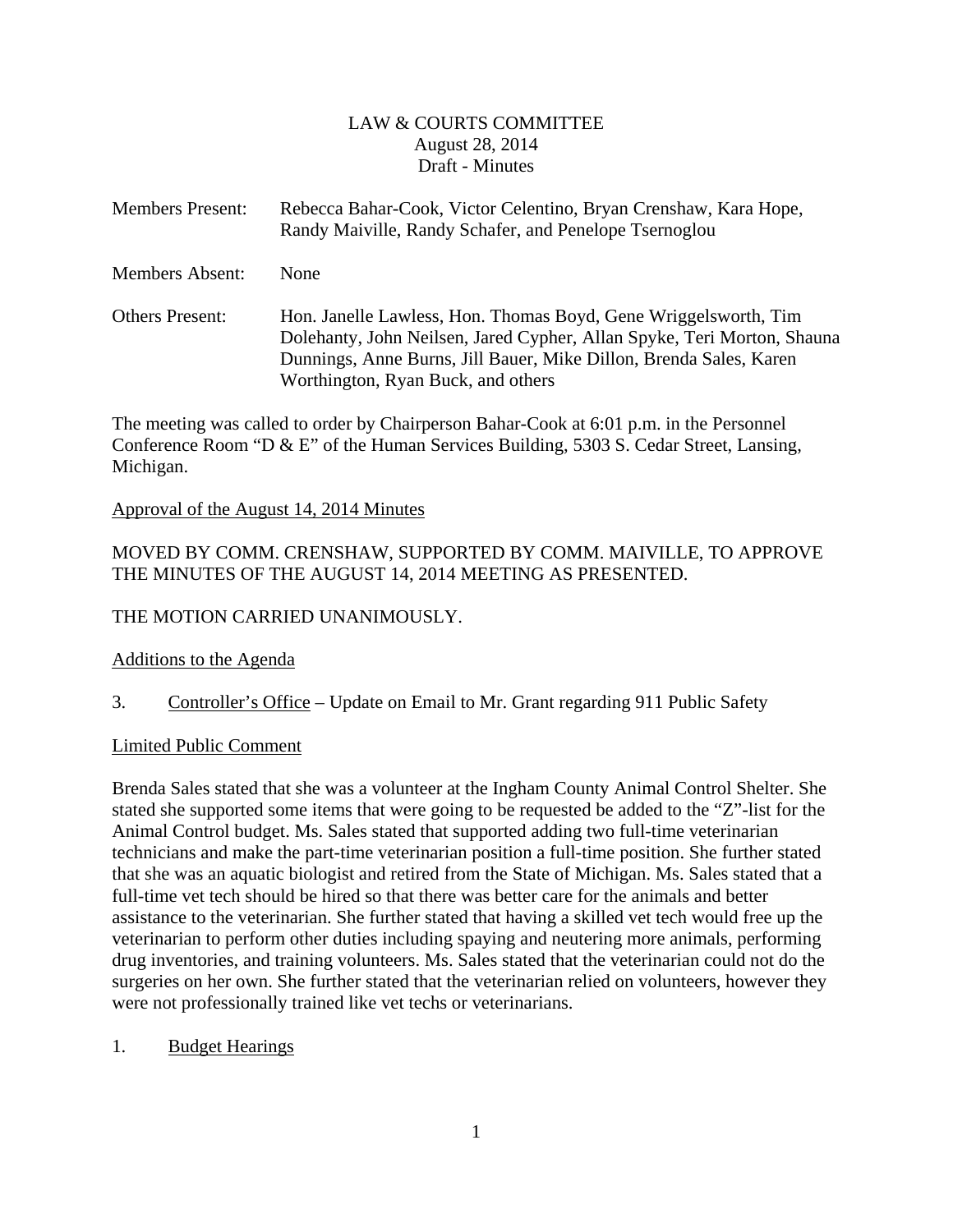John Neilsen, Chief Deputy Controller, stated that by approving the Controller's Office's recommended 2015 Proposed Ingham County Budget, the Committee would be approving the entire operational budget and capital improvement items.

Chairperson Bahar-Cook asked the Department Heads or their representatives to state whether they agreed with or opposed the Proposed 2015 Ingham County Budget as presented by the Controller's Office.

Department Heads or their representative for the following departments and offices stated that they agreed with the Proposed 2015 Ingham County Budget as presented by the Controller's Office:

- b. Community Corrections
- c. Circuit Court
- d. Circuit Court
	- i. Family Division
	- ii. Friend of the Court Division
	- iv. Jury Administration
- f. Ingham County 911 Dispatch Center
- g. Probate Court
- h. Prosecuting Attorney
	- i. Office of Homeland Security & Emergency Management
- j. Tri-County Metro Narcotics Squad

MOVED BY COMM. CELENTINO, SUPPORTED BY COMM. CRENSHAW, TO APPROVE THE 2015 PROPOSED INGHAM COUNTY BUDGET FOR COMMUNITY CORRECTIONS, CIRCUIT COURT (AGENDA ITEM NO. 1C), CIRCUIT COURT (AGENDA ITEM NO. 1D) (INCLUDING THE FAMILY DIVISION, FRIEND OF THE COURT DIVISION, AND JURY ADMINISTRATION), INGHAM COUNTY 911 DISPATCH CENTER, PROBATE COURT, PROSECUTING ATTORNEY, OFFICE OF HOMELAND SECURITY & EMERGENCY MANAGEMENT, AND TRI-COUNTY METRO NARCOTICS SQUAD.

#### THE MOTION CARRIED UNANIMOUSLY.

- 1. Budget Hearings
	- a. Animal Control

Chairperson Bahar-Cook asked whether the Animal Control Advisory Board discussed the "Z" list requests that were coming from Animal Control.

Anne Burns, Interim Director, stated these requests were discussed at the last Advisory Board meeting. She further stated that she had two "Z"-list requests and they were in the following priority:

- (1) Hire a full-time veterinarian technician, and
- (2) Increase the part-time veterinarian position to a full-time veterinarian position.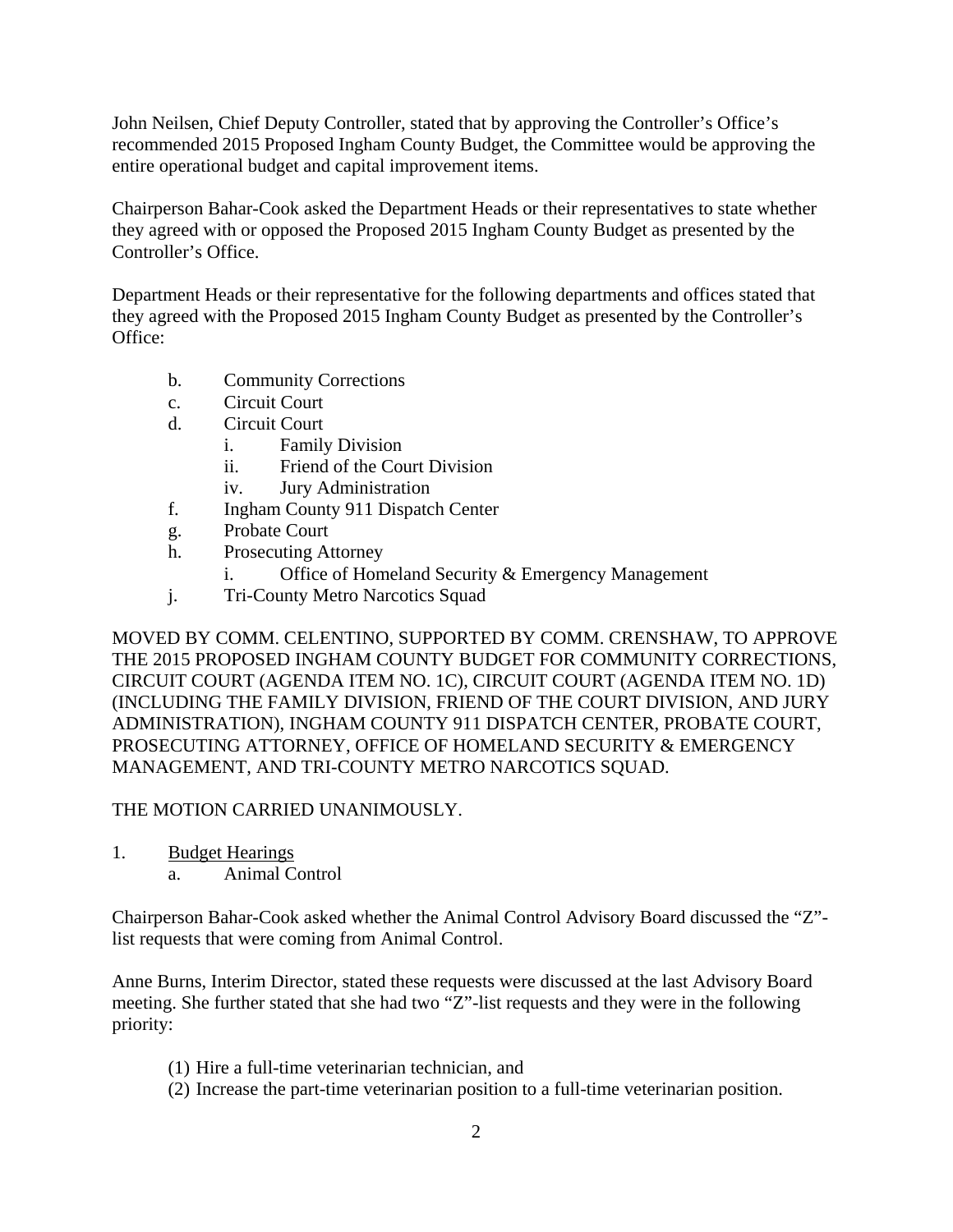Ms. Burns stated that these "Z"-list appropriations would increase the speed of spay/neutering, increase the number and speed of adoptions, and would decrease the length of time an animal would be housed at Animal Control.

Commissioner Crenshaw asked who paid the cost of spay/neutering.

Ms. Burns stated that part of the animal adoption fee offset part of the cost of spay/neutering. She further stated that largest adoption fee was \$100 and that was to adopt a spayed/neutered puppy.

Commissioner Crenshaw asked how these "Z"-list requests would affect the cost or fee structure.

Ms. Burns stated that passing the "Z"-list requests would speed up the turnover time and decrease cost.

Chairperson Bahar-Cook asked whether Ms. Burns would prefer a full-time vet tech over a fulltime veterinarian if the Committee could not make both "Z"-list appropriations.

Ms. Burns stated she would prefer the full-time vet tech because he or she could do so many duties that would speed up the turnover time.

Commissioner Hope asked whether Animal Control had sought out a relationship with the Michigan State University Veterinarian School.

Ms. Burns stated that prior to hiring our part-time veterinarian, we contracted with a veterinarian with a connection to MSU. She further stated that they had some MSU veterinarian student interns and Animal Control would bring animals up to the MSU Animal Clinic for services too.

Commissioner Tsernoglou asked if either "Z"-list request would reduce the amount Animal Control paid out to third-party vendors.

Ms. Burns stated that there would be a reduction. She further stated that approving both "Z"-list requests would make Animal Control more efficient.

Chairperson Bahar-Cook asked for a financial overview of the implications of these "Z"-list requests.

Ms. Burns provided reasons to increase the part-time veterinarian to full-time, including allowing the veterinarian to better supervise the staff, complete more spay/neuters, becoming more attractive to grants, increased ability to diagnose and treat animals, draft and revise policies, more time dedicated to animal cruelty-related cases, more time to train, and increase the ability to offer more services to the public.

Chairperson Bahar-Cook asked what the Advisory Board discussed.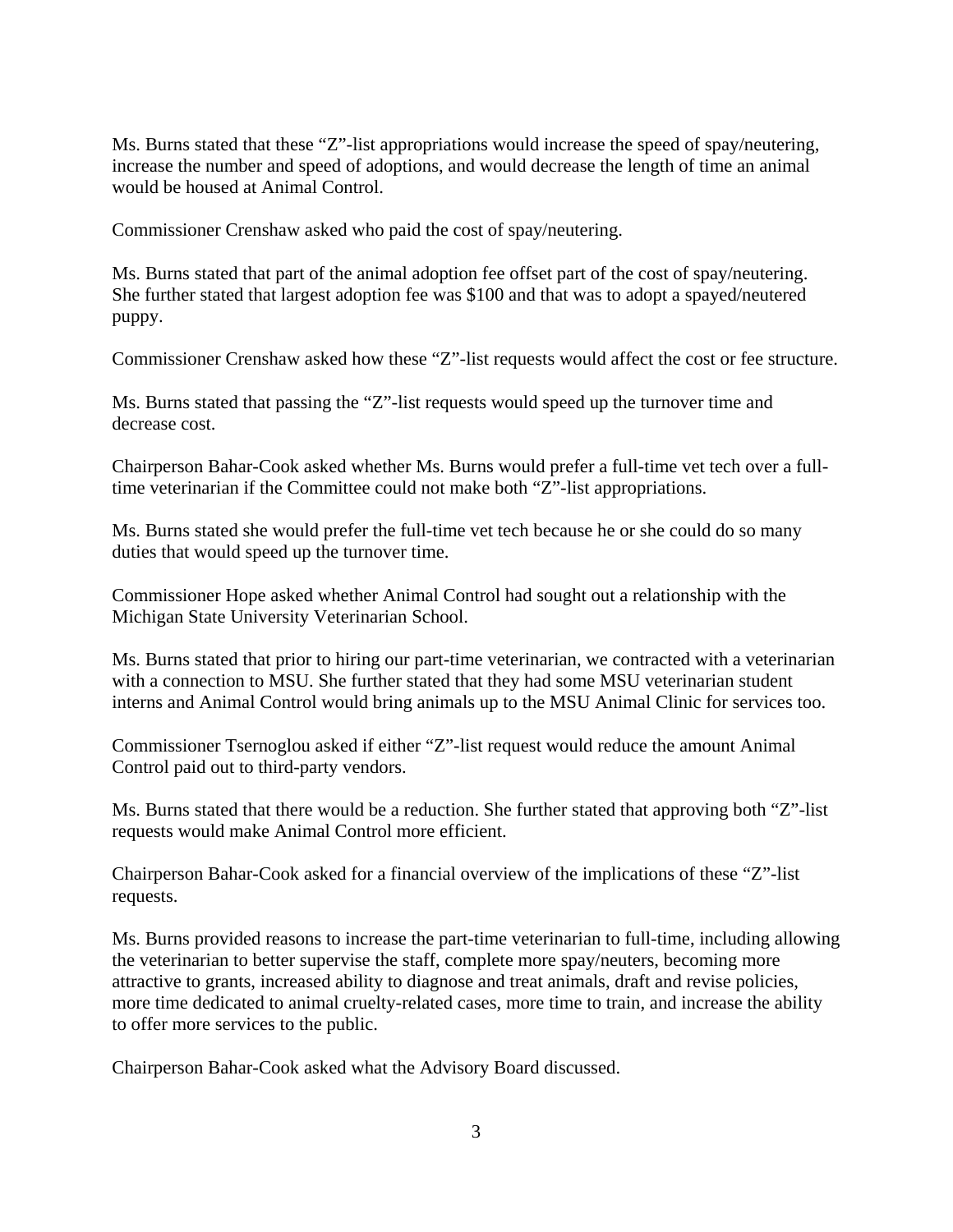Ms. Burns stated that there was a motion to table these requests, however the motion failed, and the Board was in favor of these requests being approved.

Commissioner Schafer stated that there had been prior discussions about whether Animal Control was an enforcement agency or adoption agency. He further stated that the County needed to make a decision about which type of agency it would be. Commissioner Schafer stated that he was reluctant to support this.

Commissioner Tsernoglou stated that making these appropriations would free up our Animal Control enforcement officers to perform enforcement services. Commissioner Tsernoglou stated that Animal Control had shown that they can be both an enforcement and adoption agency, and the community supported them for that.

Commissioner Celentino asked how much had been spent on the "Z"-list thus far.

Mr. Neilsen stated that \$95,681 had been approved between Human Services and County Services committees. He further stated that this amount was somewhat misleading because there was a \$1 appropriation for a single item. Mr. Neilsen there was still \$300,000 available in strategic planning funds.

Commissioner Celentino asked how approving only the full-time vet tech would affect Animal Control's planning.

Ms. Burns stated that it would be a great start. She further stated that it would make Animal Control more attractive for grant funding.

MOVED BY COMM. CELENTINO, SUPPORTED BY COMM. CRENSHAW, TO ADD TO THE "Z" LIST: \$62,985 TO THE ANIMAL CONTROL BUDGET FOR THE HIRING OF A FULL-TIME VETERINARIAN TECHNICIAN.

Commissioner Schafer asked how much would be recovered from adoption fees.

Ms. Burns stated that it would free up staff numbers to perform more duties, but it would also enable them to perform more surgeries. She further stated that adoptions alone would cover at least half of that salary.

Commissioner Schafer asked whether there were any Kennel staff positions available.

Ms. Burns stated that there were vacancies, however they were interviewing to fill them.

THE MOTION CARRIED UNANIMOUSLY.

MOVED BY COMM. TSERNOGLOU, SUPPORTED BY COMM. HOPE, TO ADD TO THE "Z" LIST: \$33,577 TO THE ANIMAL CONTROL BUDGET TO CHANGE THE PART-TIME VETERINARIAN POSITION TO A FULL-TIME VETERINARIAN POSITION.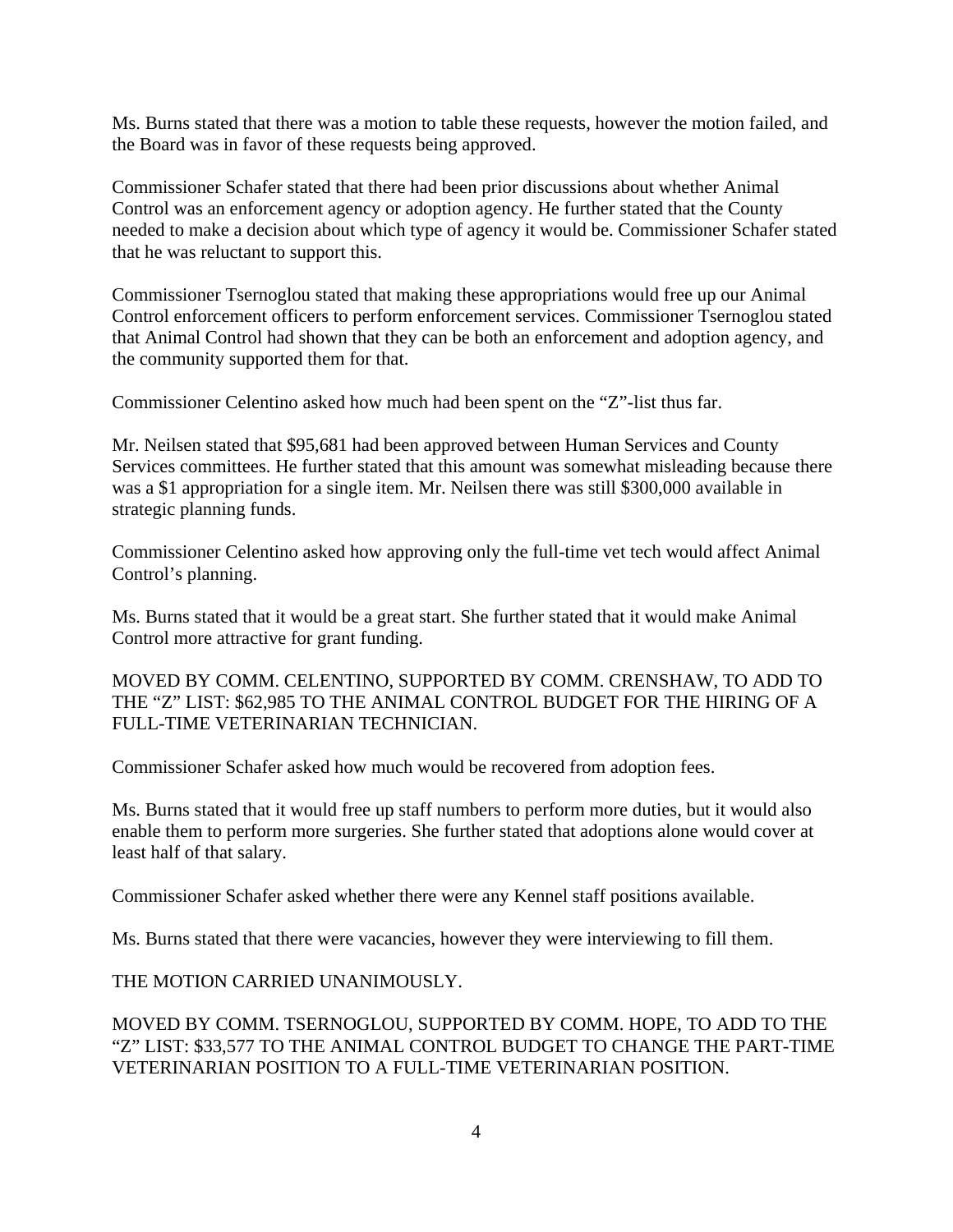Commissioner Maiville stated he wanted to see how the full-time vet technician would assist Animal Control before considering changing the veterinarian to full-time.

Commissioner Tsernoglou stated that she was concerned that a part-time veterinarian was managing full-time staff.

Discussion.

THE MOTION FAILED. **Yeas:** Hope, Tsernoglou **Nays:** Bahar-Cook, Celentino, Crenshaw, Maiville, Schafer **Absent:** None

MOVED BY COMM. CELENTINO, SUPPORTED BY COMM. CRENSHAW, TO APPROVE THE 2015 PROPOSED INGHAM COUNTY BUDGET FOR ANIMAL CONTROL INCLUDING THE "Z"-LIST APPROPRIATION.

#### THE MOTION CARRIED UNANIMOUSLY.

- 1. Budget Hearings
	- d. Circuit Court iii. General Trial

Hon. Janelle Lawless, 30th Judicial Circuit Court Chief Judge, stated that they had lost four clerk positions since 2009 and the proposed budget would eliminate their Court of Claims Clerk. Judge Lawless stated that prior to losing the Court of Claims to the Michigan Court of Appeals, the Court of Claims caseload was only 2.2% of the Circuit Court's caseload. She further stated that the Clerk performed many other duties throughout the Circuit Court.

Judge Lawless stated that she was requesting that the Court of Claims Clerk position not be eliminated and the necessary funding be added to the "Z"-list.

Judge Lawless stated that she wanted the Court to move forward on imaging and e-filing, and having less staff would make that more difficult.

Judge Lawless stated that Shauna Dunnings, Circuit Court Administrator, had calculated savings that the Court had experienced. Judge Lawless further stated that the Court had a little less than \$84,000 in attrition savings in employee expenses in the administration area in 2013-2014. She further stated that they had saved roughly \$118,000 in the general trial division in 2014. Judge Lawless stated that she believed the attrition savings would continue into the future.

Commissioner Celentino asked whether the \$84,000 and \$118,000 were separate savings.

Judge Lawless answered yes. She stated that the cumulative savings was roughly \$202,000.

Commissioner Celentino asked whether the Controller's Office took the savings into account when they formulated their 2015 Ingham County Proposed Budget.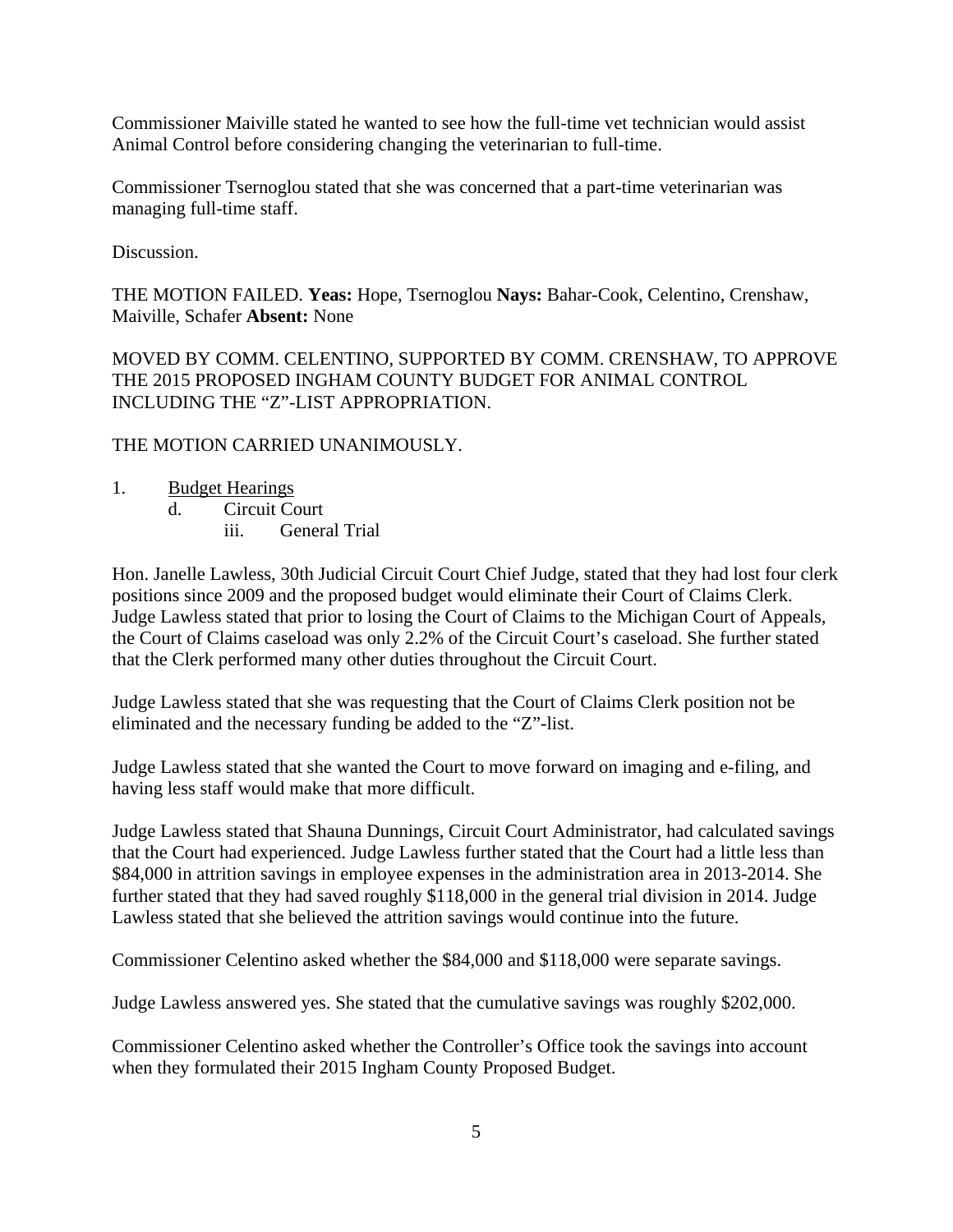Tim Dolehanty, Administrator/Controller, stated that they were looking at authorized positions whether they were vacant or not and the savings did not come into the budget process. He further stated that theoretically the vacant positions could be filled and funds expended.

Chairperson Bahar-Cook asked why the position was called "Court of Claims Clerk."

Judge Lawless stated that the position was functionally a Deputy Court Clerk 3 position and the position's name should be changed. She further stated that the employee who currently filled the position was currently assigned to Hon. Joyce Draganchuk, 30th Judicial Circuit Court Chief Judge Pro Tempore.

Mr. Neilsen stated that they lost about \$150,000 annually when the State took the Court of Claims out of the 30th Circuit Court.

Commissioner Crenshaw asked how the position name would be changed.

Mr. Neilsen stated that Human Resources would go through the process of reclassifying the position.

MOVED BY COMM. CELENTINO, SUPPORTED BY COMM. HOPE, TO ADD TO THE "Z" LIST: \$70,100 TO THE CIRCUIT COURT GENERAL TRIAL DIVISION FOR THE CONTINUATION OF THE CURRENT COURT OF CLAIMS CLERK/DEPUTY COURT CLERK 3 POSITION.

THE MOTION CARRIED. **Yeas:** Bahar-Cook, Celentino, Crenshaw, Hope, Maiville, Tsernoglou **Nay:** Schafer **Absent:** None

MOVED BY COMM. CELENTINO, SUPPORTED BY COMM. CRENSHAW, TO APPROVE THE 2015 PROPOSED INGHAM COUNTY BUDGET FOR THE CIRCUIT COURT GENERAL TRIAL DIVISION INCLUDING THE "Z"-LIST APPROPRIATION.

THE MOTION CARRIED UNANIMOUSLY.

- 1. Budget Hearings
	- e. District Court

#### MOVED BY COMM. HOPE, SUPPORTED BY COMM. CRENSHAW, TO APPROVE THE 2015 PROPOSED INGHAM COUNTY BUDGET FOR THE DISTRICT COURT.

Hon. Thomas Boyd, 55th Judicial District Court Chief Judge, stated that he was fine with the Court-portion of the budget. He further stated that he was concerned with the collections-portion. Judge Boyd stated that they currently had one full-time employee for collections, the "Court/Enforcement Officer," and the proposed budget reduced the position down to half-time.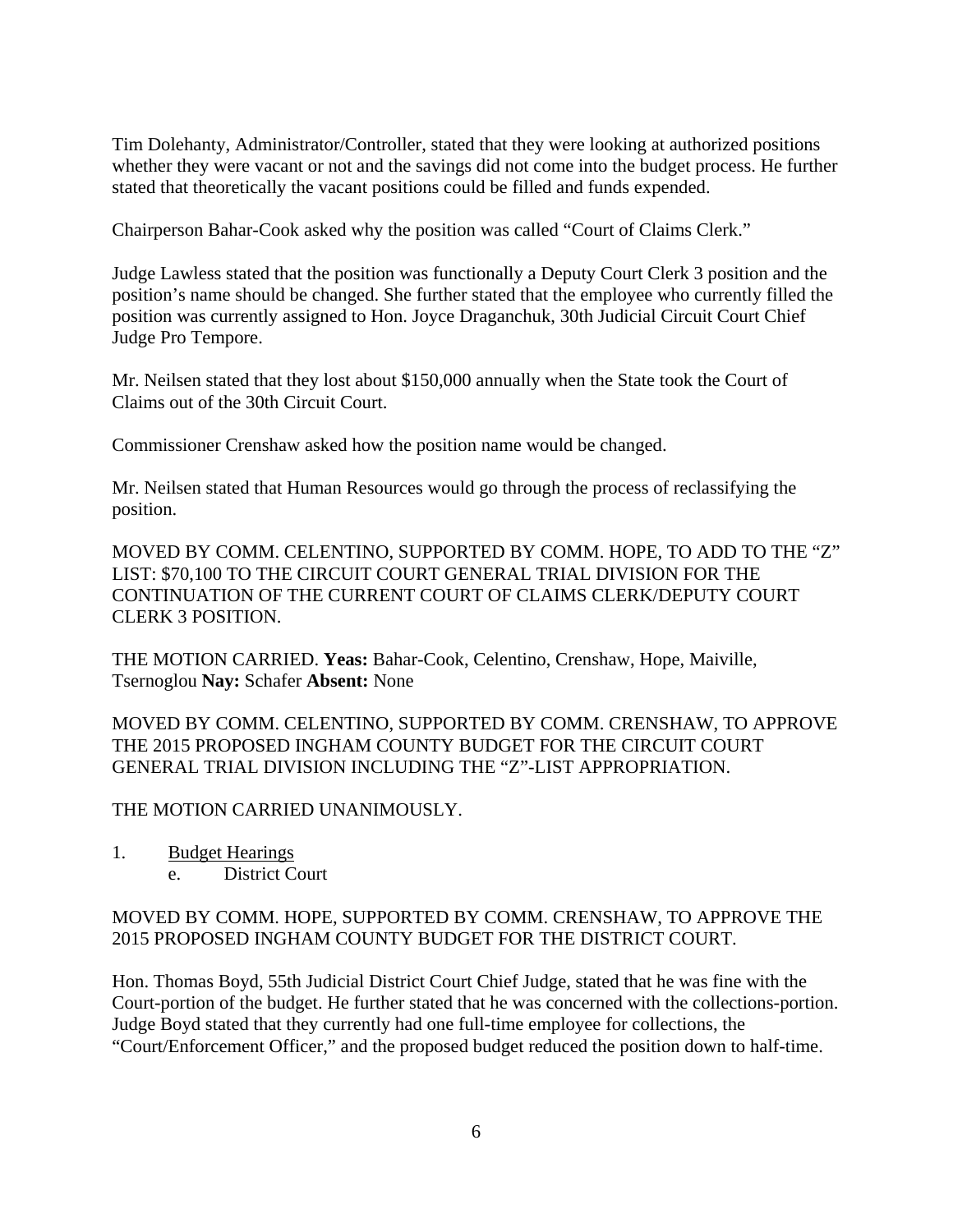Judge Boyd stated that there had been discussions about moving the collections operation to a different department or office, including the Treasurer's Office. He further stated that since there had been no change, the District Court would continue to perform collections operations.

Judge Boyd introduced Mike Dillon, District Court Administrator, to the Committee. Judge Boyd stated that Mr. Dillon had significant experience with collections.

Judge Boyd stated that the Court had moved from "CourtView" to "JAS" because "JAS" had a collections module. He further stated that they had fewer cases due to the cuts at the Sheriff's Office.

Judge Boyd stated that the current full-time collections employee brought in \$56,000 per month on average. He further stated that changing the position to part-time would trigger issues of revolving doors where employees would not want to stay in the part-time position and further, there would be loss of talent and experience.

There was a discussion about Resolution # 14-39, adopted on January 28, 2014, that created the full-time position and whether the Committee should postpone discussion on this issue until they reviewed the position as directed by the resolution.

Mr. Neilsen stated that the wrench in the District Court "machine" was the *Cunningham* decision. He further stated that he recommended to the District Court that they come to this budget hearing to get this position extended another year until the Legislature did something about *Cunningham*.

Mr. Neilsen stated this position was not in the proposed budget because Resolution # 14-39 was not a part of the budget process.

There was a discussion about whether the *Cunningham* decision would be reversed by the Michigan Legislature.

Gene Wriggelsworth, Sheriff, stated that another issue to consider was that by moving the position to part-time, collections activity at the Court would decrease, which would correspondingly increase the number of bench warrants that the judges would issue for the arrest of those who were not complying with collection orders. He further stated that increasing the number of bench warrants would contribute to jail overcrowding and increased expenses for the Sheriff's Office.

There was a discussion about whether this issue should be tabled until the next Law & Courts Committee meeting, scheduled for October 2.

Commissioner Tsernoglou stated that this position appeared valuable and the Committee should review it.

Chairperson Bahar-Cook stated that this issue would be addressed on October 2.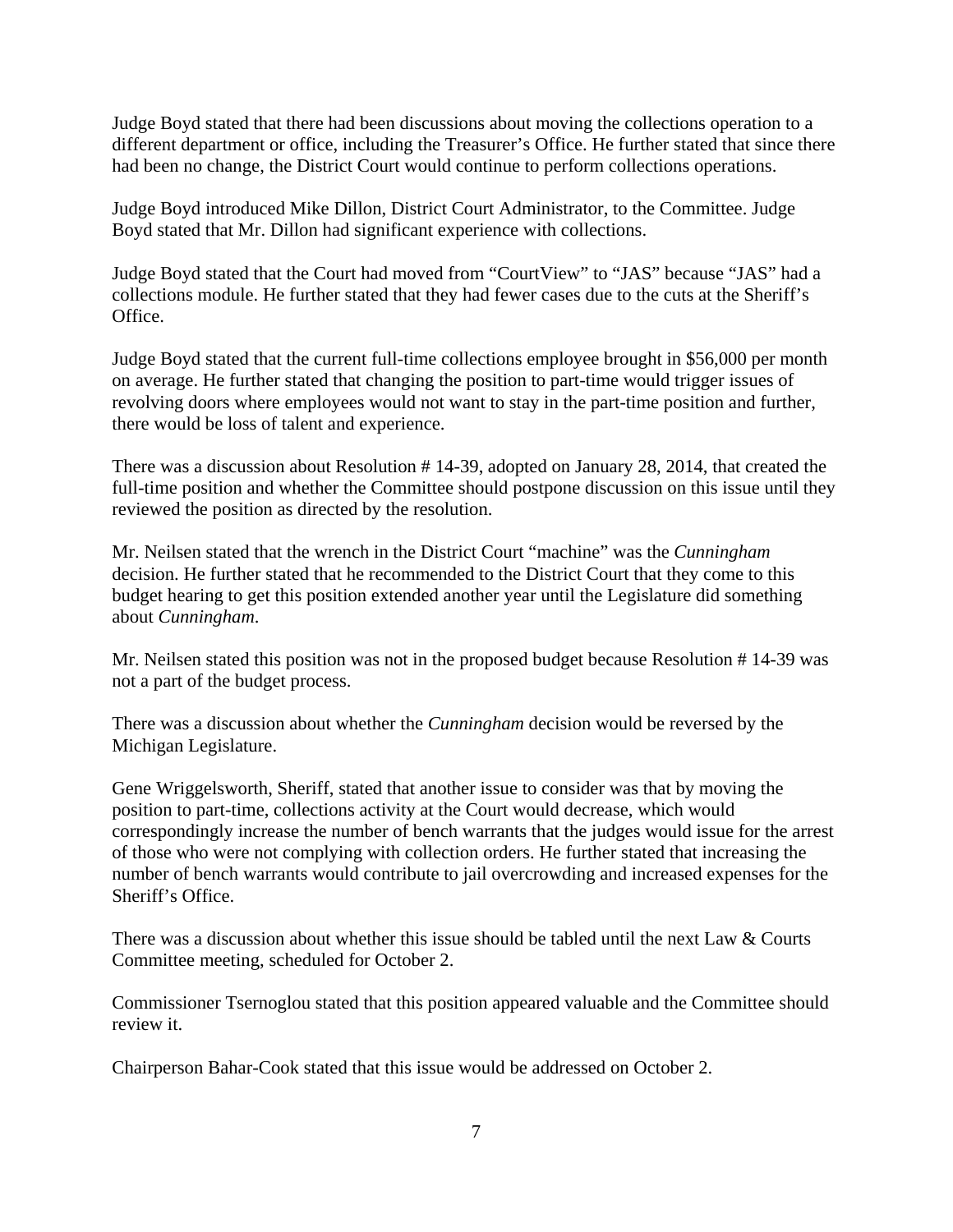Judge Boyd stated that the *Cunningham* created a huge dent in available resources.

#### THE MOTION TO APPROVE THE 2015 PROPOSED INGHAM COUNTY BUDGET FOR THE DISTRICT COURT CARRIED UNANIMOUSLY.

1. Budget Hearings

i. Sheriff

#### MOVED BY COMM. CRENSHAW, SUPPORTED BY COMM. TSERNOGLOU, TO APPROVE THE 2015 PROPOSED INGHAM COUNTY BUDGET FOR THE SHERIFF.

Sheriff Wriggelsworth thanked the Controller's Office for their work on the proposed budget.

Allan Spyke, Undersheriff, stated that overall they were happy with the Sheriff's budget. He further stated that the Sheriff's Office was still down 32 general fund positions, of which 8 were supervisor's positions. Undersheriff Spyke stated that they were seeking that following items be added to the "Z"-list:

- (1) One sergeant position for field services, otherwise known as road patrol, and
- (2) Five corrections deputy positions

Undersheriff Spyke stated that the sergeant position was the most important position to get back. He further stated that currently they were taking a sergeant from another part of the Sheriff's Office to fill vacancies where they would arise for various reasons like vacation.

Commissioner Celentino asked what costs would be involved.

Undersheriff Spyke stated that one sergeant position would cost \$157,708 and one deputy position would cost \$91,442. He further stated that the sergeant position was important because there would be discipline issues if they did not add another supervisor.

There was a discussion about bed allocations in the jails.

Undersheriff Spyke stated that the unions had filed grievances because deputies were not able to utilize their vacation time. He further stated that their overtime budget was overwhelmed because it was hard to keep the positions full.

Commissioner Crenshaw asked whether deputies or the sergeant was most needed.

Undersheriff Spyke stated that the sergeant was the most needed because of the need for consistent supervision.

There was a discussion about bed allocations in the jails.

Commissioner Schafer asked whether the sergeant would be for field services or corrections.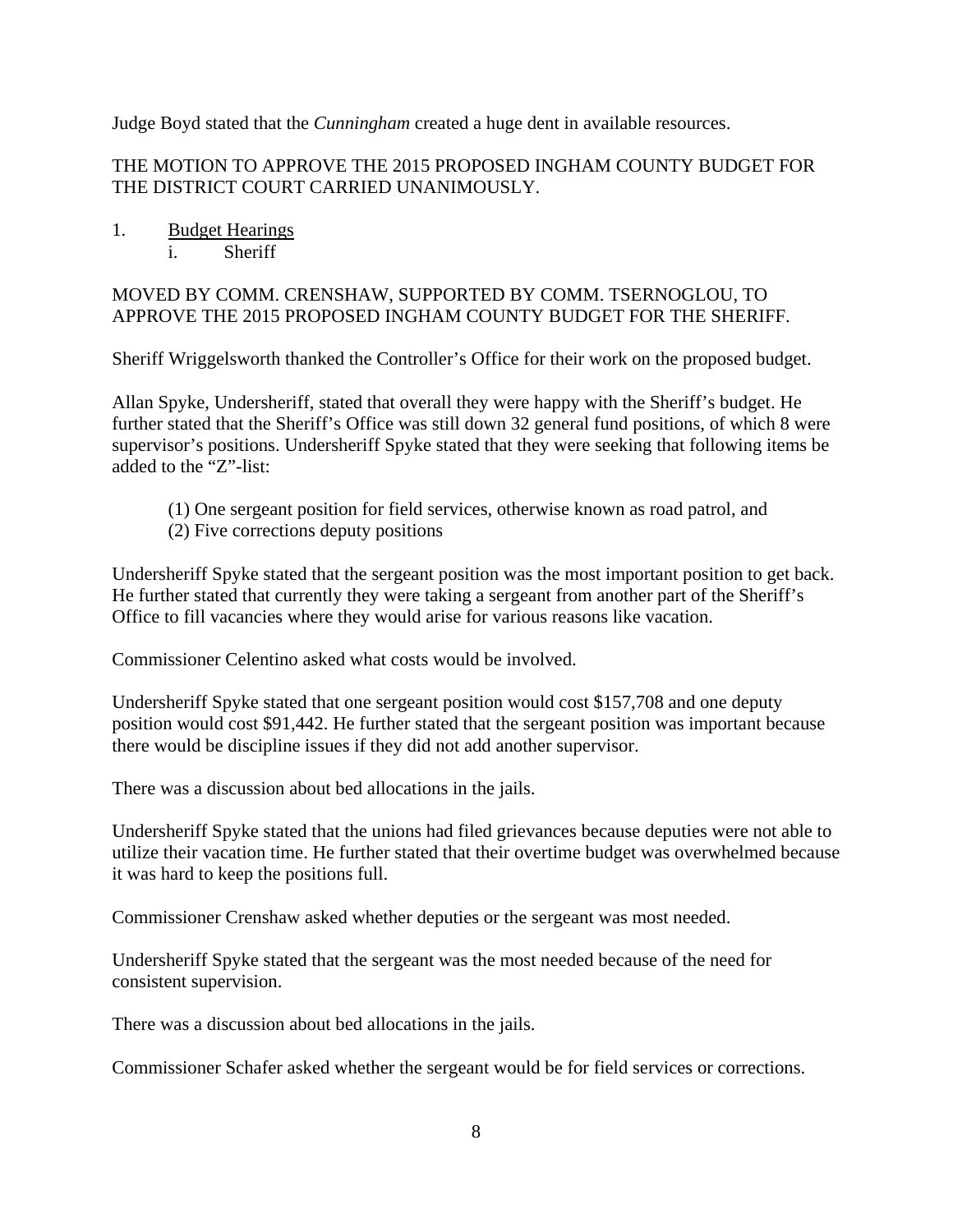Sheriff Wriggelsworth stated that there had been such a serious problem in the jails because deputies had not had time-off, however the sergeant was the most important part. He further stated that a deputy was the same cost for corrections as it was for field services.

MOVED BY COMM. CELENTINO, SUPPORTED BY COMM. CRENSHAW, TO ADD TO THE "Z" LIST: \$249,150 TO THE SHERRIFF FOR CREATION OF ONE SERGEANT POSITION FOR FIELD SERVICES AT \$157,708 AND ONE DEPUTY POSITION FOR CORRECTIONS AT \$91,442.

Chairperson Bahar-Cook asked Commissioner Celentino to put the bed allocation issue on the agenda for the next Board Leadership meeting.

THE MOTION CARRIED UNANIMOUSLY.

THE MOTION TO APPROVE THE 2015 PROPOSED INGHAM COUNTY BUDGET FOR THE SHERRIFF INCLUDING THE "Z"-LIST APPROPRIATIONS CARRIED. **Yeas:** Bahar-Cook, Celentino, Crenshaw, Hope, Maiville, Tsernoglou **Nay:** Schafer **Absent:** None

3. Controller's Office – Update on Email to Mr. Grant regarding 911 Public Safety

Mr. Neilsen stated that he responded to the email and they had the meeting where everyone expressed their opinions. He further stated that he stated at the meeting that their procurement policy was very open and transparent. Mr. Neilsen stated that the State admitted that they messed up but they have made a lot of positive changes.

2. Final Ranking

MOVED BY COMM. CELENTINO, SUPPORTED BY COMM. CRENSHAW, TO PLACE THE "Z"-LIST APPROPRIATIONS MADE DURING TONIGHT'S LAW & COURTS COMMITTEE BUDGET HEARINGS IN THE FOLLOWING ORDER OF PRIORITY:

- (1) \$157,708 TO THE SHERRIFF FOR THE CREATION OF ONE SERGEANT POSITION FOR FIELD SERVICES,
- TIED FOR (2)/(3) \$91,442 TO THE SHERRIFF FOR THE CREATION OF ONE DEPUTY POSITION FOR CORRECTIONS,
- TIED FOR (2)/(3) \$62,985 TO THE ANIMAL CONTROL BUDGET FOR THE HIRING OF A FULL-TIME VETERINARIAN TECHNICIAN, AND
	- (4) \$70,100 TO THE CIRCUIT COURT GENERAL TRIAL DIVISION FOR THE CONTINUATION OF THE CURRENT COURT OF CLAIMS CLERK/DEPUTY COURT CLERK 3 POSITION.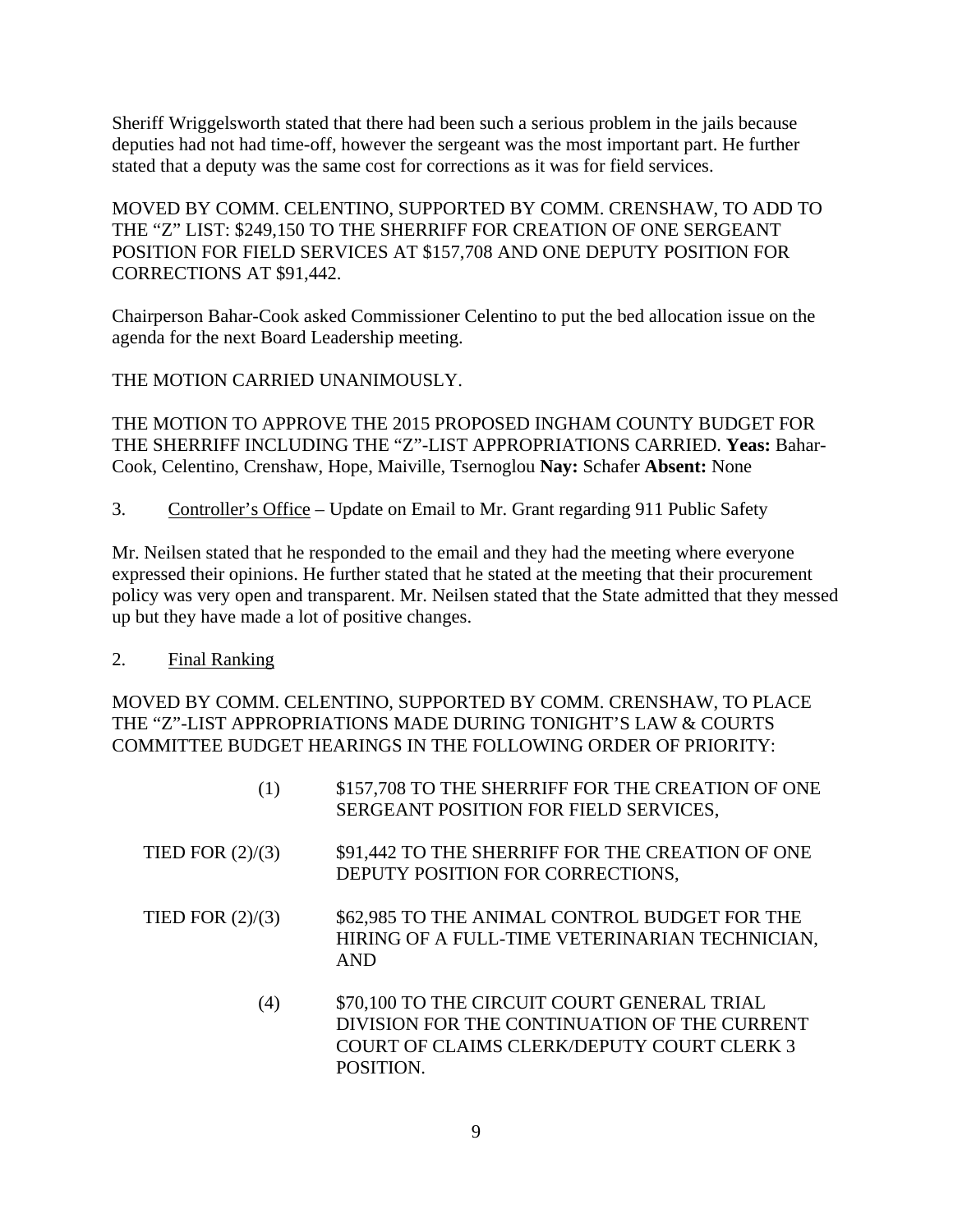#### Discussion.

#### THE MOTION CARRIED UNANIMOUSLY.

#### Announcements

Chairperson Bahar-Cook stated that she had requested that Jury Administration review how they inform senior citizens that they were no longer required to serve on juries. She further stated that senior citizens were previously informed that they were "disqualified" from serving. Chairperson Bahar-Cook stated that Ms. Dunnings had informed her that senior citizens would be informed that they were "qualified, but excused" from serving.

Chairperson Bahar-Cook thanked Ms. Dunnings for the modification.

#### Public Comment

Karen Worthington, Shelter Veterinarian, addressed the Committee. She thanked the Committee for the adding the full-time vet tech position to the "Z"-list. Dr. Worthington stated that it would go a long way to help spay/neuter animals faster.

Dr. Worthington stated that she loved her volunteers, however they were limited by their capabilities. She further stated that every time she worked on an animal, her license was on the line.

Dr. Worthington stated that she was hesitant to speak about the full-time veterinarian position because it appeared self-serving. She further stated that she could only do so much in the 21 hours she worked per week. Dr. Worthington had to prioritize what she did each week.

Dr. Worthington stated that she could make it worth it to increase the veterinarian position to full-time and provided examples.

Dr. Worthington invited the commissioners to observe one of her surgeries so they would see how well-spent County money was.

Mr. Burns thanked the Committee for their time and consideration tonight.

#### **Adjournment**

The meeting was adjourned at approximately 7:40 p.m.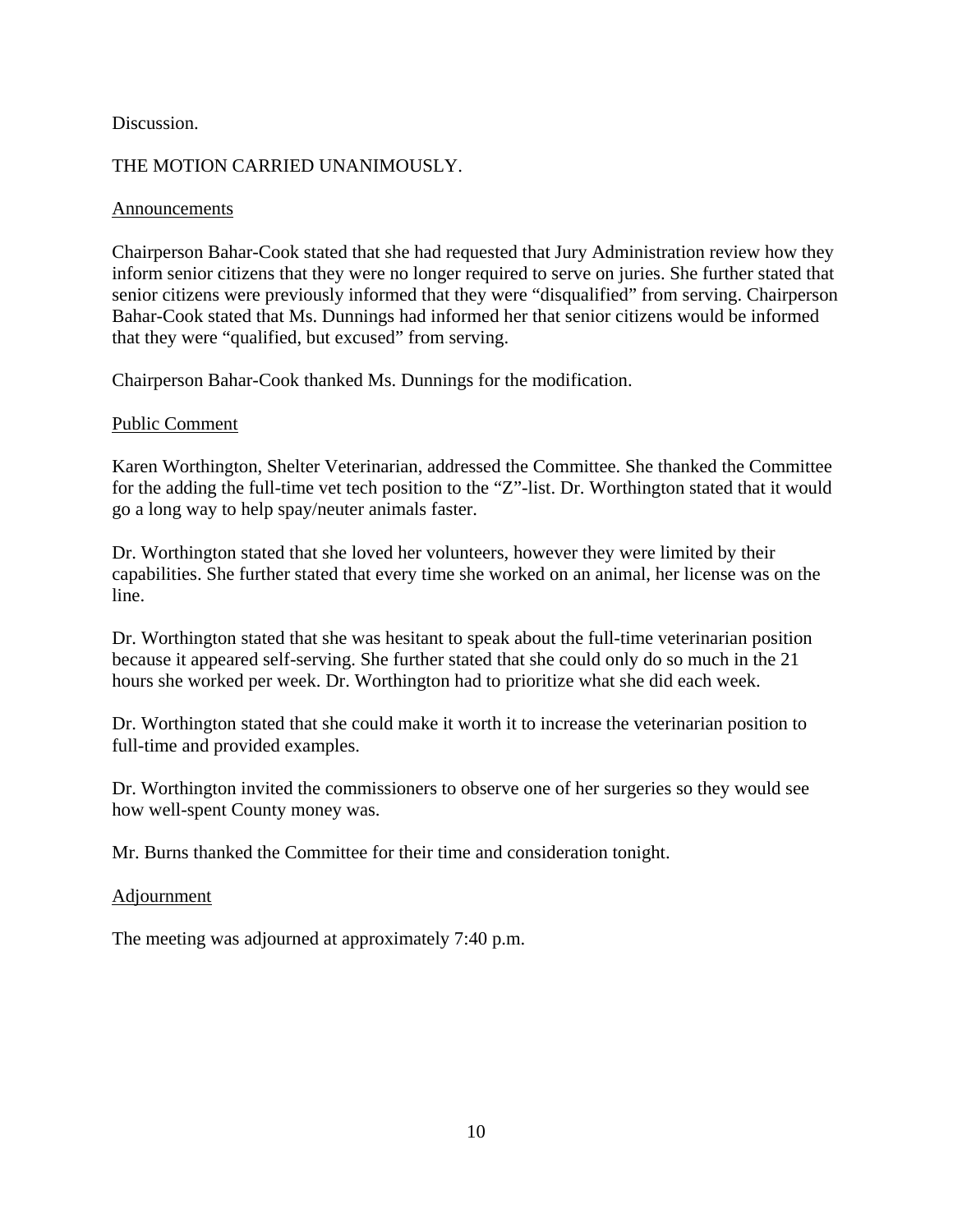### **SEPTEMBER 11, 2014 LAW & COURTS AGENDA STAFF REVIEW SUMMARY**

#### **The Chief Deputy Controller is recommending approval of the following resolutions/actions:**

*1. Law & Courts Committee – Resolution Honoring Officer Jodi Lebombard as the Recipient of the 2013 National Animal Control Officer of the Year* 

This resolution honors Animal Control Officer (ACO) Jodi LeBombard as she has been awarded the 2013 Animal Control Officer of the Year by the National Animal Care & Control Association (NACA).

*2. Circuit Court a. Resolution to Accept the FY 2015 Swift and Sure Sanctions Probation Program Grant, Continue the Grant Funded Three-Quarter Time SSSPP Case Management Coordinator and Special Part-Time Prosecutor Positions, and Enter into Subcontracts* 

This resolution authorizes accepting the \$181,994 State Court Administrative Office (SCAO) grant to continue the Swift and Sure Sanctions Probation Program (SSSPP). The SSSPP grant is for the time period of October 1, 2014 through September 30, 2015. There is no monetary match required. The SSSPP is an intensive supervision probation program that focuses on high-risk felony probationers with a demonstrated history of probation failures due to behavioral noncompliance or three or more probation violations. The primary goal is to increase compliance with probation terms by imposing certain, swift, and consistent sanctions for probation violations which is consistent with the County's long term objective of providing appropriate sanctions for adult offenders.

The grant also authorizes the continuation of two grant-funded special part-time positions including a SSSPP Coordinator at Circuit Court and a SSSPP Assistant Prosecuting Attorney. Finally, the resolution also authorizes subcontracts subject to the availability of grant funds.

**NOTE: As of this date, we have not been notified of the actual grant amount from the state so the resolution indicates the amount that was requested. If the final grant amount is different, the resolution will be changed as it goes through the September committee process or amended at a later date as appropriate.** (see attached memo for details)

> *b. Resolution to Accept the FY 2015 Michigan Mental Health Court Grant Program Operational Grant and Continue the Grant Funded Three-Quarter Time ICEA Court Professional 5 Mental Health Court – Court Services Coordinator Position*

This resolution authorizes acceptance of a \$140,000 continuation grant award by the SCAO for the Michigan Mental Health Grant Program – Operational Grant for the time period of October 1, 2014 through September 30, 2015. The goals of the Michigan Mental Health Court Operational Grant are to enhance community safety by responding to individuals who have committed non-violent felonies with supportive treatment and intensive supervision, to minimize recidivism, and to assist participants in achieving a positive legal outcome and maintaining a healthy lifestyle. The grant also authorizes continuation of the grant-funded three-quarter time MHC Court Services Coordinator position. (see attached memo for details)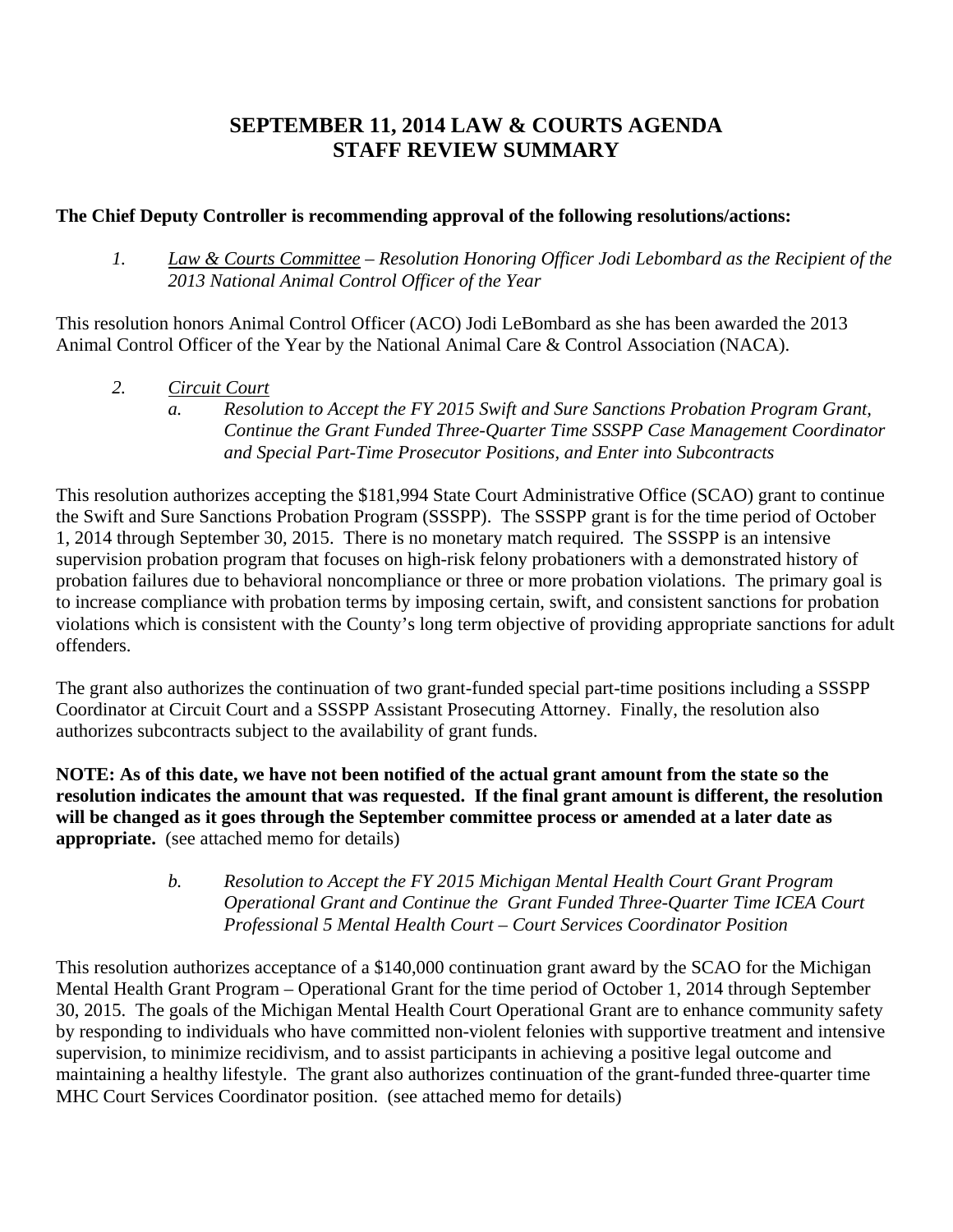*3. Friend of the Court/Prosecuting Attorney's Office - Resolution Authorizing a New Contract with MGT of America, Inc. for the Preparation of the Friend of the Court and Prosecuting Attorney Title IV-D Cooperative Reimbursement Program (CRP) Application and Other Services* 

This resolution authorizes entering into contracts with MGT for services from October 1, 2014 until September 30, 2017, from funds within the Ingham County Friend of the Court and Ingham County Prosecuting Attorney Cooperative Reimbursement budgets to:

- (1) Prepare the Title IV-D Cooperative Reimbursement Program (CRP) application, the monthly CRP billing invoices, and the depreciation schedule for equipment purchased in excess of \$5,000 for CRP billing at a cost of \$6,000 per year for the Friend of the Court, and \$6,000 per year for the Prosecuting Attorney, or \$12,000 in total.
- (2) Provide an automated time log processing service to assist in compiling and providing the information necessary for the monthly Friend of the Court CRP billing at a cost of \$1.40 per timesheet at a cost not to exceed \$7,500 per year.

The combined cost of the contracts would not exceed \$19,500 per year (\$6,000 for the PA and \$13,500 for the FOC) and because the contracts with MGT are eligible for 66% CRP reimbursement, the general fund cost would not exceed \$6,630 per year (\$2,040 for the PA and \$4,590 for the FOC). Funds are or will be budgeted for this purpose over the three year period. (see attached memo for details)

#### *4. IT Department/Sheriff's Office – Resolution to Approve the Purchase, Installation, and Configuration of Carousel Industries Jail Audio System for All Remaining Jail Posts*

This resolution authorizes the purchase of equipment, installation, and configuration of jail audio systems from Carousel Industries to finalize the total replacement of the audio systems in the remaining six jail posts (2, 6, 7, 8, 9 and 10) in an amount not to exceed \$59,600 to be funded from the Inmate Commissary Account fund balance. Post 5 was originally done as the Test Pilot post out of funds within the IT budget.

The total budget for the remaining eight occupied posts is now \$83,600. Resolution #14-338 authorized \$24,000 for posts 1 and 4 plus the current request of \$59,600 which includes a contingency amount of \$7,600. (see attached memo for details)

 *5. Facilities Department – Memo regarding Emergency Gate Operator Replacement at the Jail* 

This memo details the steps taken to purchase and replace the gate operator at the Ingham County Jail when it failed and was in need of immediate replacement in order to provide adequate security at the Jail.

- *6. Controller's Office a. Resolution to Authorize the Transfer of Retiree Health Insurance Funds for 9-1-1 Employees from the City of Lansing* 
	- *b. Resolution to Authorize the Transfer of MERS Retirement Funds for 9-1-1 Employees Reciprocal Retirement Act*

These two companion resolutions will finalize the contractual obligation to transfer certain 9-1-1 funds from the City of Lansing to Ingham County for the former City of Lansing 9-1-1 employees that became County of Ingham 9-1-1 employees for both pension and retiree health insurance (OPEB).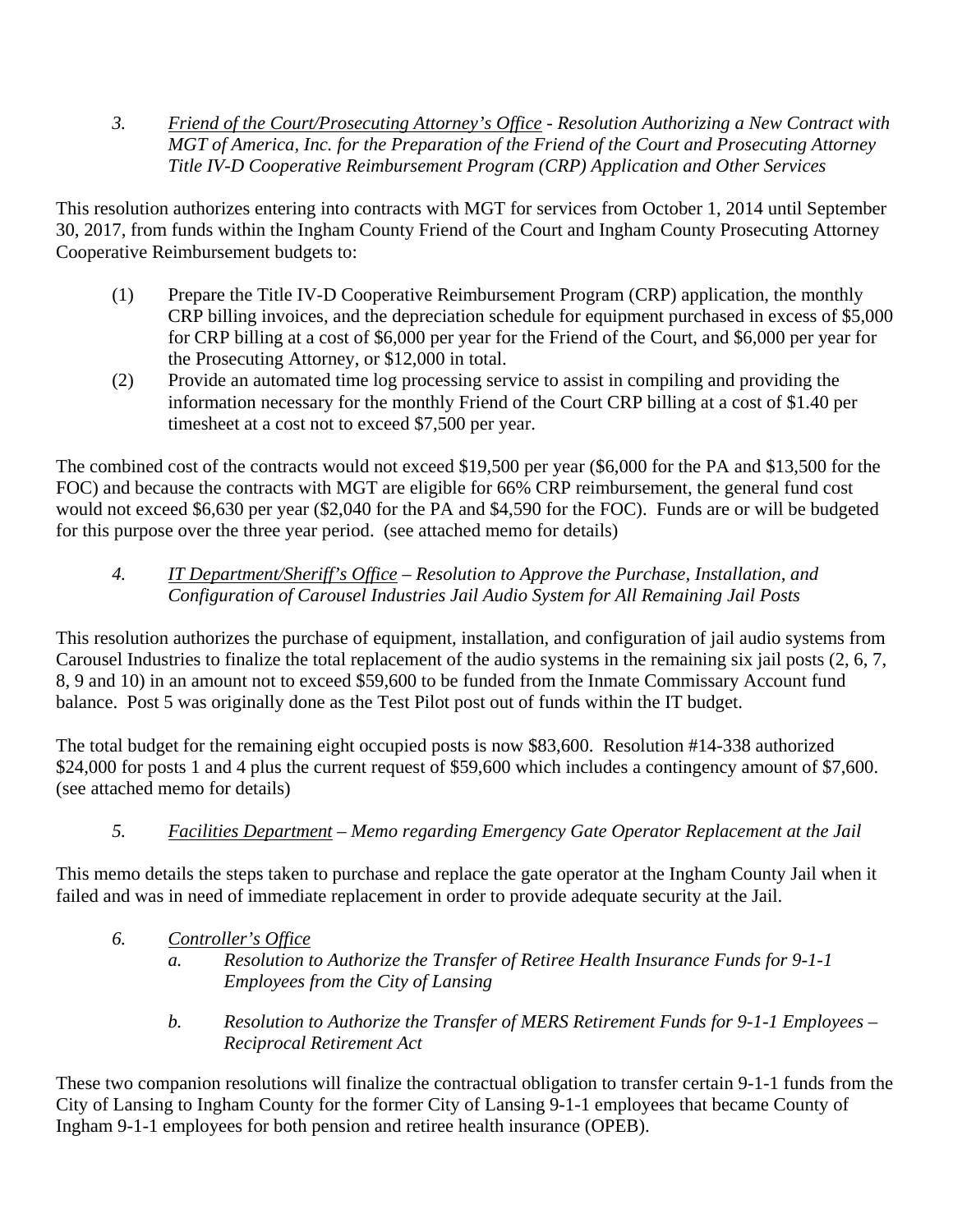The Pension Resolution: The County hired an outside actuary to perform an independent review of the report prepared by the City's pension actuary. The result of this review determined that the amount to be transferred for the actuarial accrued liability for the impacted employees equals \$1,070,858. The City transferred \$968,348 on December 31, 2013, the remaining balance to be transferred is \$102,510. The City will be transferring this amount as soon as this resolution is approved.

The resolution also comports with the reciprocal retirement act which requires the Board of Commissioners accept this liability.

The OPEB Resolution: This resolution authorizes the transfer of retiree health insurance funds (OPEB) from the City of Lansing to Ingham County after joint agreements on the amount of funds and a three year payment schedule. The amount was determined by a joint agreement between the City of Lansing's Finance Director, Angie Bennett, and Jill Rhode our Director of Financial Services on the calculation methodology and assumptions used to determine the amounts. The Controller's Office agrees that the amounts and payment plan are fair to both parties.

The total amount of the OPEB transfer equals \$684,129. The City will pay the County \$228,043 per year over a three year period. The payments will be due each October beginning in 2014 and the County will deposit the funds into their Retiree Health Insurance Trust.

This will complete all financial transactions between Ingham County and the City of Lansing related to the contract between the two parties. I recommend your approval. (see attached memo for details)

- *c. Discussion Regarding Animal Control*
- *d. Letter from Maria VandenBoom to the Law & Courts Committee, dated August 30, 2014*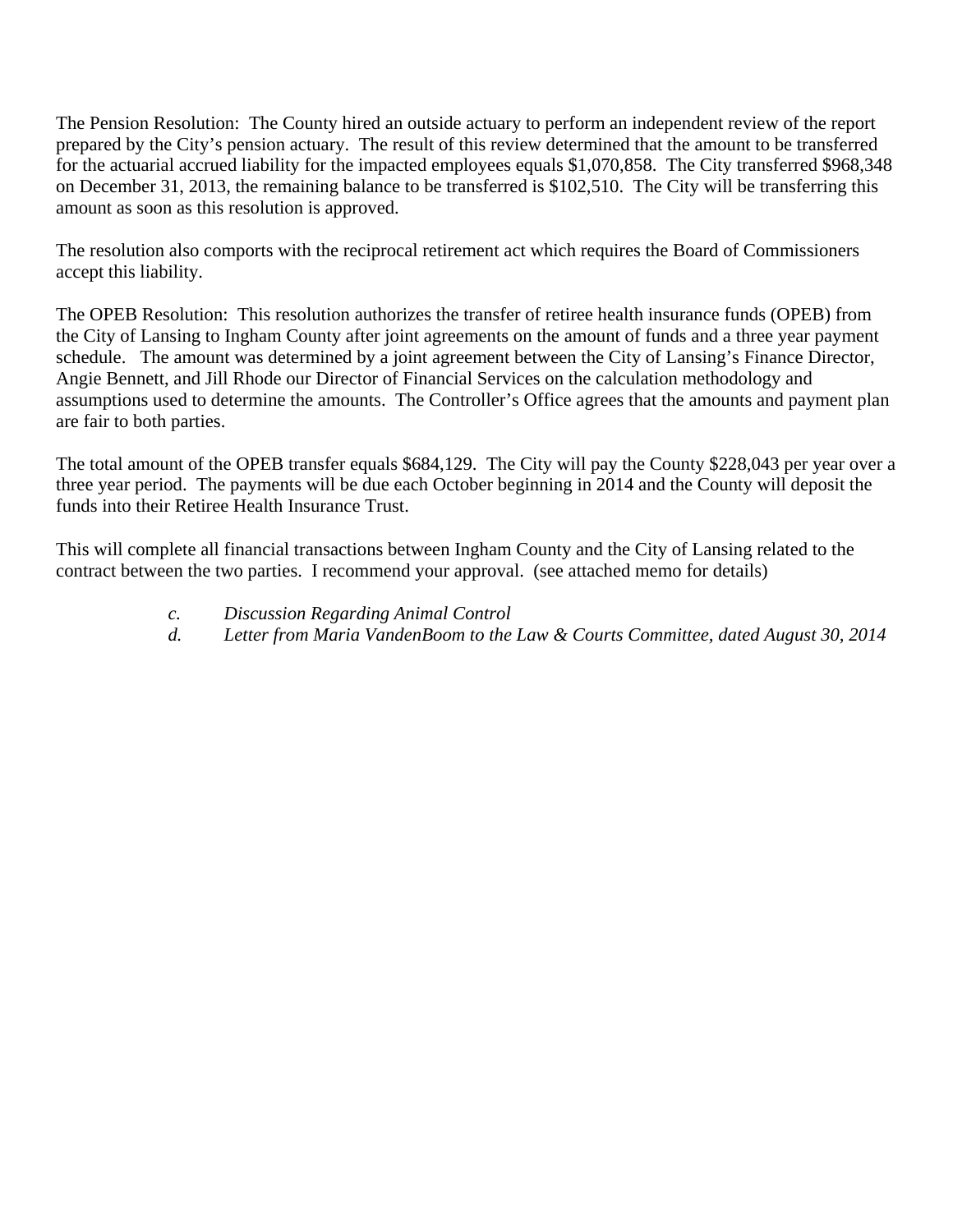#### **Agenda Item 1**

# <span id="page-15-0"></span>**INGHAM COUNTY ANIMAL CONTROL MEMORANDUM**

| TO:   | Law & Courts Committee                                                         |
|-------|--------------------------------------------------------------------------------|
| FROM: | Anne Burns, Interim Director                                                   |
| DATE: | August 19, 2014                                                                |
| CC:   | John Neilsen, Chief Deputy Controller                                          |
| RE:   | Request to honor Jodi LeBombard as the 2013 Animal Control Officer of the Year |

Animal Control Officer (ACO) Jodi LeBombard has been awarded the 2013Animal Control Officer of the Year by the National Animal Care & Control Association (NACA). One award is issued annually and she was selected from hundreds of nominees across the country.

This award is given to an individual that has been directly involved in the animal care and control profession for a minimum of five years. Recipients are nominated for outstanding achievement in animal control for exceptional performance in the animal control field. Officer LeBombard was nominated due to her exceptional performance, her excellent work ethic and her dedication to her career.

It is a great honor to be awarded the National award and Jodi LeBombard is a deserving recipient. I cannot think of another ACO at this level that deserves the award more the Officer LeBombard.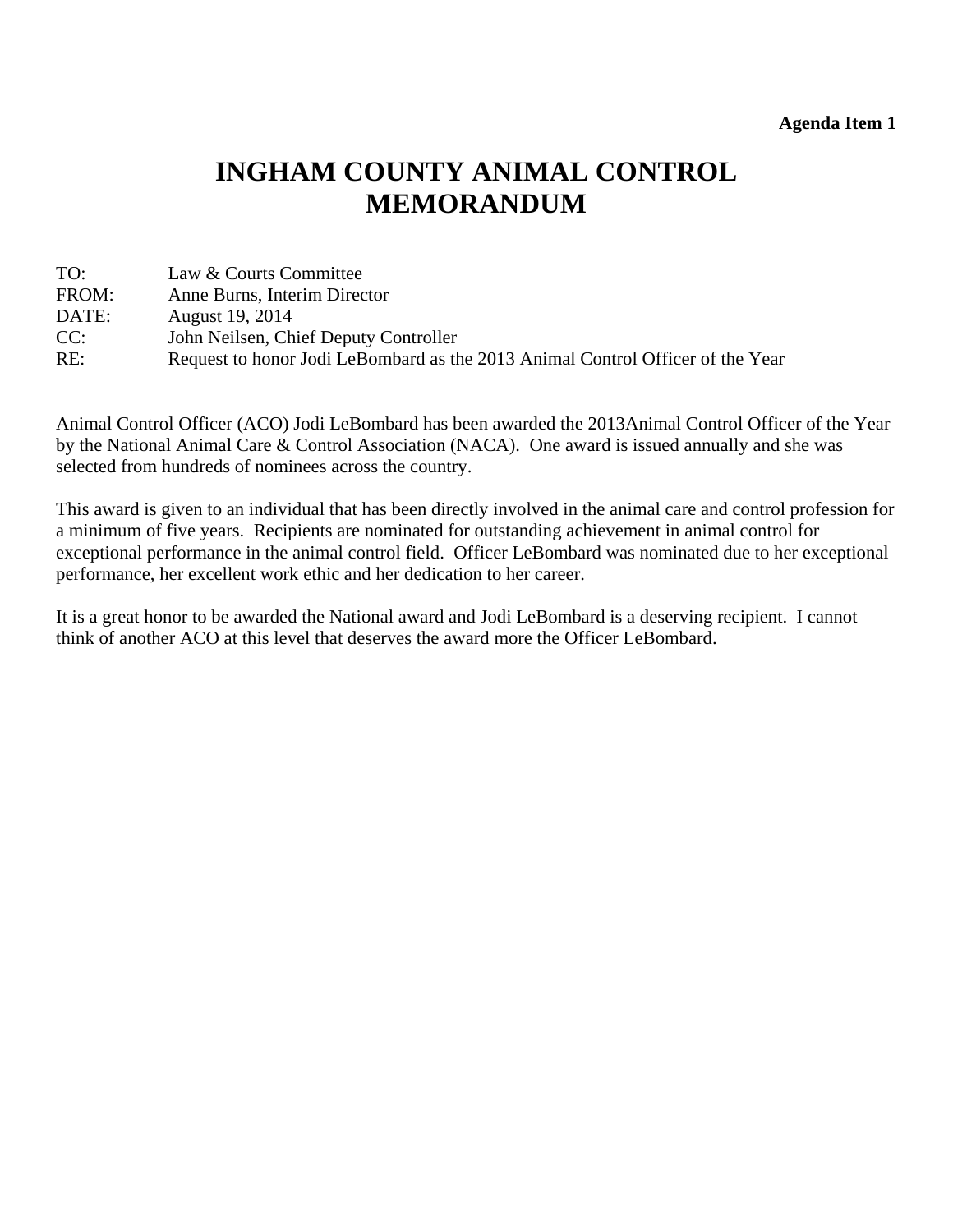**Agenda Item 1** 

Introduced by the Law & Courts Committee of the:

#### INGHAM COUNTY BOARD OF COMMISSIONERS

#### **RESOLUTION HONORING OFFICER JODI LEBOMBARD AS THE RECIPIENT OF THE 2013 NATIONAL ANIMAL CONTROL OFFICER OF THE YEAR AWARD**

WHEREAS, Animal Control Officer Jodi LeBombard has been an Ingham County Animal Control Officer since March 2009; and

WHEREAS, Animal Control Officer Jodi LeBombard is the recipient of the 2013 National Animal Control Officer of the Year Award, she was selected from hundreds of nominees across the United States; and

WHEREAS, one award is issued annually by the National Animal Care & Control Association (NACA) to the Animal Control Officer who has demonstrated outstanding efforts in the field of animal control work; and

WHEREAS, Animal Control Officer LeBombard was nominated due to her exceptional performance in the field of animal control work and her outstanding success in the pursuit of animal cruelty perpetrators, along with a successful record of prosecutions and restitution orders; and

WHEREAS, she has an exceptional work ethic and her dedication to the profession is profoundly revealed in all she does as she assists the citizens of our County, educates them, and when necessary, enforces the law.

THEREFORE BE IT RESOLVED, that the Ingham County Board of Commissioners hereby honors Animal Control Officer Jodi LeBombard as the 2013 recipient of the National Animal Control Officer of the Year Award, the Board sincerely appreciates the contributions she has made to the citizens of Ingham County and congratulates Officer LeBombard on receiving such a prestigious award.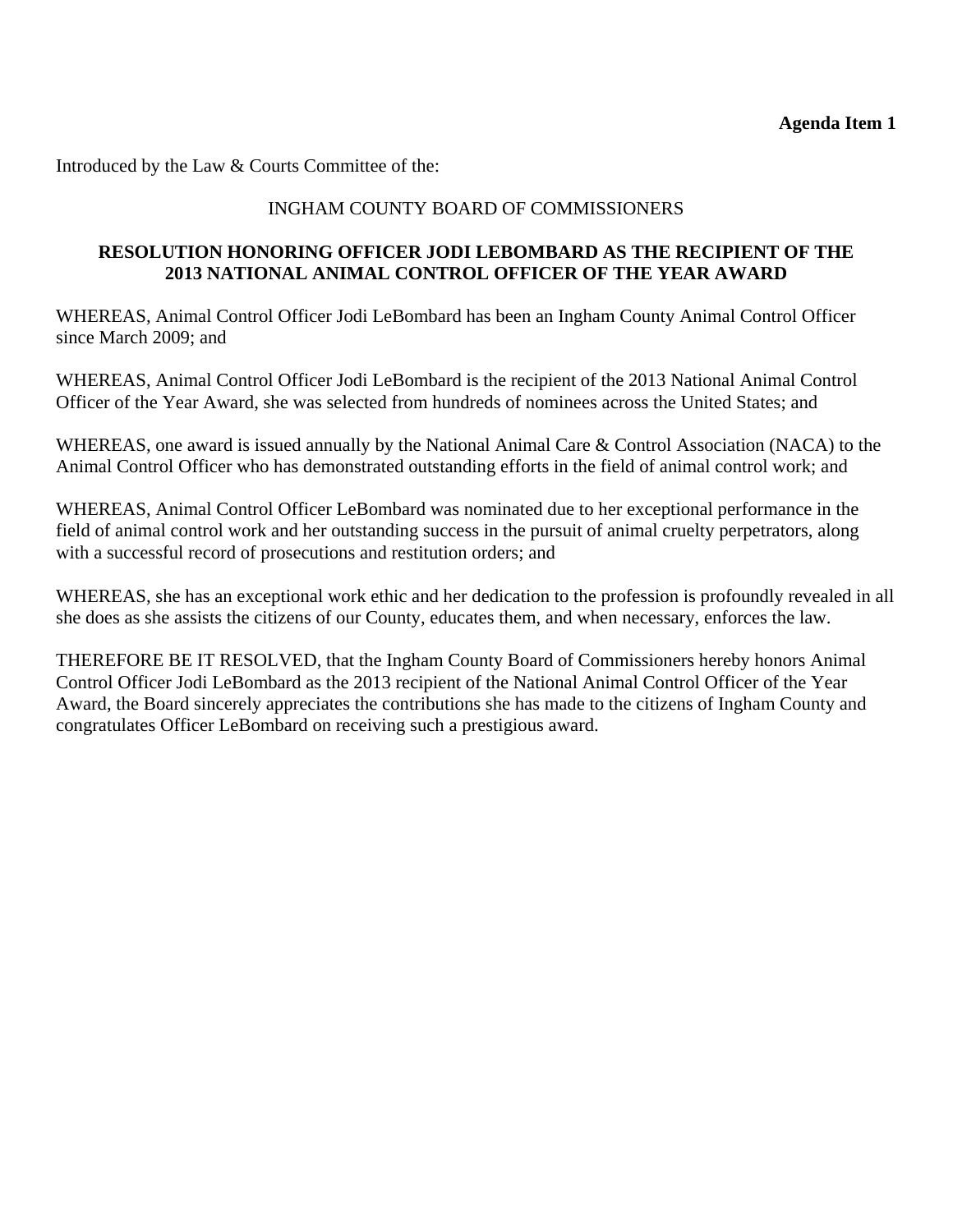**Agenda Item 2a** 

# <span id="page-17-0"></span>**MEMORANDUM**

To: Law & Courts and Finance Committees

From: Rhonda K. Swayze

Date: September 2, 2014

Re: Swift and Sure Sanctions Probation Program 2014 – 2015 Operational Grant Award

On June 27, 2014 the 30<sup>th</sup> Circuit Court submitted an application to receive grant funds in the amount of \$181,994 from the State Court Administrative Office (SCAO) to continue the Swift and Sure Sanctions Probation Program (SSSPP). The award is for the grant period of October 1, 2014 through September 30, 2015. While we do not yet know the amount of our award, we have been told that we can anticipate having that information before the September 11, 2014 Law and Courts Committee meeting. We will revise the award amount cited on the resolution once we learn the amount.

The SSSPP is an intensive supervision probation program that focuses on high-risk felony probationers with a demonstrated history of probation failures due to behavioral noncompliance or three or more probation violations. The primary goal is to increase compliance with probation terms by imposing certain, swift, and consistent sanctions for probation violations which is consistent with the County's long term objective of providing appropriate sanctions for adult offenders.

Through the enclosed Resolution, we are requesting that the Board of Commissioners accept the grant award, continue the three-quarter time SSSPP Case Management Coordinator and Special Part Time Prosecuting Attorney positions, and authorize entering into subcontracts for the 2014-2015 grant period.

cc: Hon. Clinton Canady Hon. Joyce Draganchuk Shauna Dunnings Stuart Dunnings Hon. Janelle A. Lawless Lisa McCormick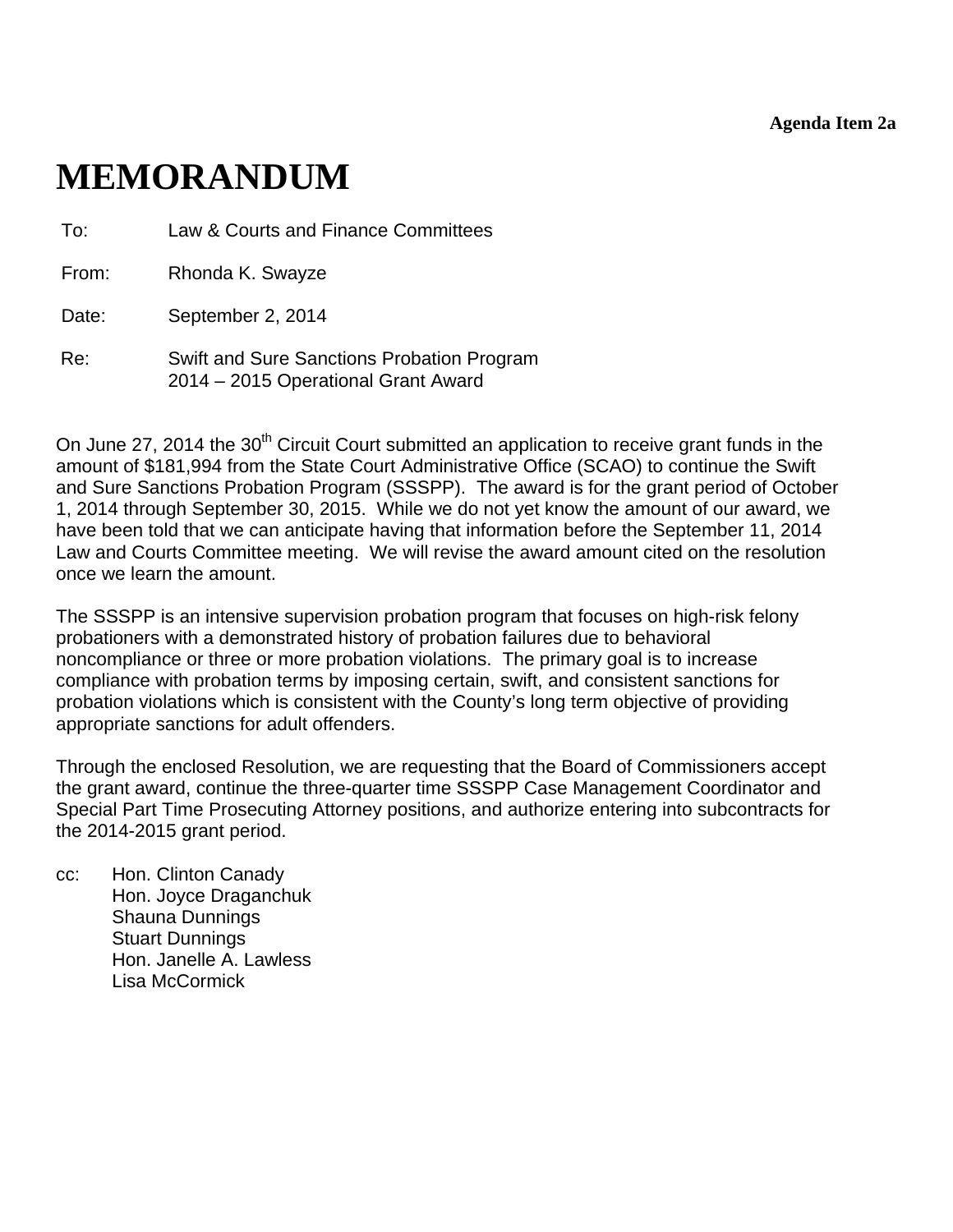Introduced by the Law & Courts and Finance Committees of the:

#### INGHAM COUNTY BOARD OF COMMISSIONERS

#### **RESOLUTION TO ACCEPT THE FY 2015 SWIFT AND SURE SANCTIONS PROBATION PROGRAM GRANT, CONTINUE THE GRANT FUNDED THREE-QUARTER TIME SSSPP CASE MANAGEMENT COORDINATOR AND SPECIAL PART-TIME PROSECUTOR POSITIONS, AND ENTER INTO SUBCONTRACTS**

WHEREAS, the  $30<sup>th</sup>$  Circuit Court has been approved to receive grant funds in the amount of \$181,994 from the Swift and Sure Sanctions Probation Program (SSSPP) Grant administered by the State Court Administrative Office for the fiscal year of October 1, 2014 through September 30, 2015; and

WHEREAS, \$58,997 of the grant award is for the grant funded salary and fringe benefits of a three-quarter time SSSPP Case Management Coordinator position and \$11,570 of the grant award is for the grant funded salary of a special part time Prosecuting Attorney position; and

WHEREAS, the primary goal of the SSSPP is to increase compliance with probation terms by imposing certain, swift and consistent sanctions for probation violations which is consistent with Ingham County's long term objective of providing appropriate sanctions for adult offenders; and

WHEREAS, continuing the SSSPP Case Management Coordinator and Special Part Time Prosecuting Attorney positions referenced in Resolution 13-390 will assist the Circuit Court in achieving the goals and objectives stated above; and

WHEREAS, the 2015 SCAO Swift and Sure Sanctions Probation Program Grant provides for grant implementation services and participant treatment and services as follows: representation by a defense attorney (not to exceed \$17,160); substance abuse evaluations to be provided by Wellness, Inx. (not to exceed \$5,000); day reporting services to be provided by NorthWest Initiative – ARRO not to exceed (\$11,999); detoxification services to be provided by CEI-CMH (not to exceed \$3,000); drug treatment and other services to be provided by Community Programs, Inc., Pine Rest Christian Mental Health Services, Kalamazoo Probation Enhancement Program, Inc., National Council on Alcoholism, Cristo-Rey, and CEI-CMH House of Commons (not to exceed \$17,775); mental health, anger management and domestic violence counseling service to be provided by Freedom Through Counseling, Cristo-Rey, and COPE (not to exceed \$5,000) and drug testing services to be provided by A.D.A.M. (not to exceed \$47,460); and

WHEREAS, the subcontractors who will provide grant implementation services and participant treatment and services for the 2015 SCAO Swift and Sure Sanctions Probation Program Grant are willing and able to provide the services that the County requires.

THEREFORE BE IT RESOLVED, that the Ingham County Board of Commissioners accepts the \$181,994 awarded by the SCAO for the Swift and Sure Sanctions Probation Program Grant which begins on October 1, 2014 and ends on September 30, 2015; authorizes continuation of the grant-funded three-quarter time SSSPP Case Management Coordinator and Special Part Time Prosecuting Attorney; and authorizes entering into subcontracts for the 2015 SCAO Swift and Sure Sanctions Probation Program Grant from October 1, 2014 – September 30, 2015 with General Trial Division C-Level Court Appointed Counsel not to exceed \$17,160; with Wellness, Inx. not to exceed \$5,000; with NorthWest Initiative – ARRO not to exceed \$11,999; with CEI-CMH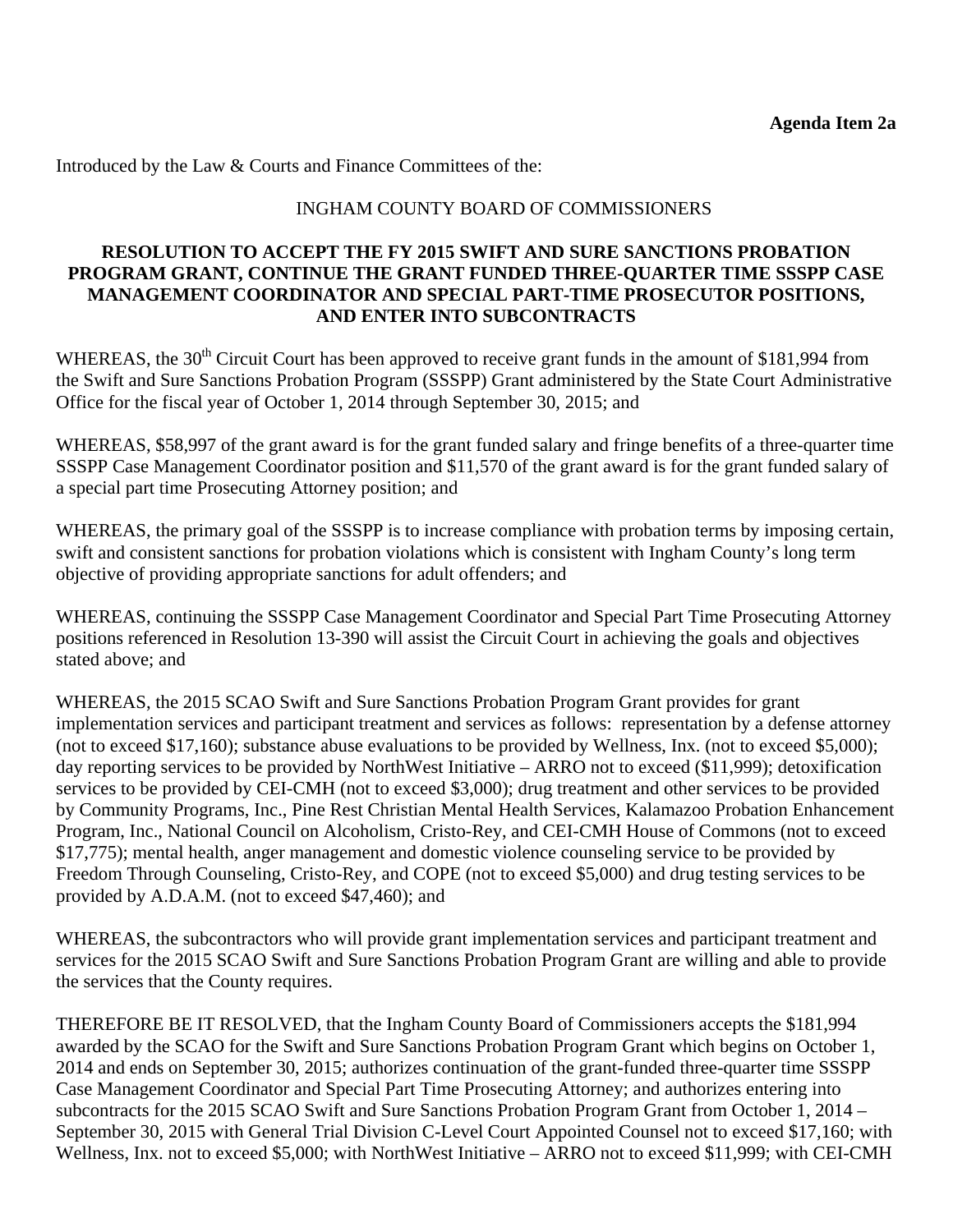not to exceed \$3,000; with Community Programs, Inc., Pine Rest Christian Mental Health Services, Kalamazoo Probation Enhancement Program, Inc., National Council on Alcoholism, Cristo-Rey, and CEI-CMH House of Commons not to collectively exceed \$17,775; with Freedom Through Counseling, Cristo-Rey, and COPE not to collectively exceed \$5,000 and A.D.A.M. not to exceed \$47,460.

BE IT FURTHER RESOLVED, that the Controller/Administrator is authorized to make any necessary adjustments to the 2014 and 2015 budget and position allocation lists consistent with this resolution.

BE IT FURTHER RESOLVED, that the Board Chairperson is authorized to sign any necessary contracts/subcontracts consistent with this resolution subject to approval as to form by the County Attorney.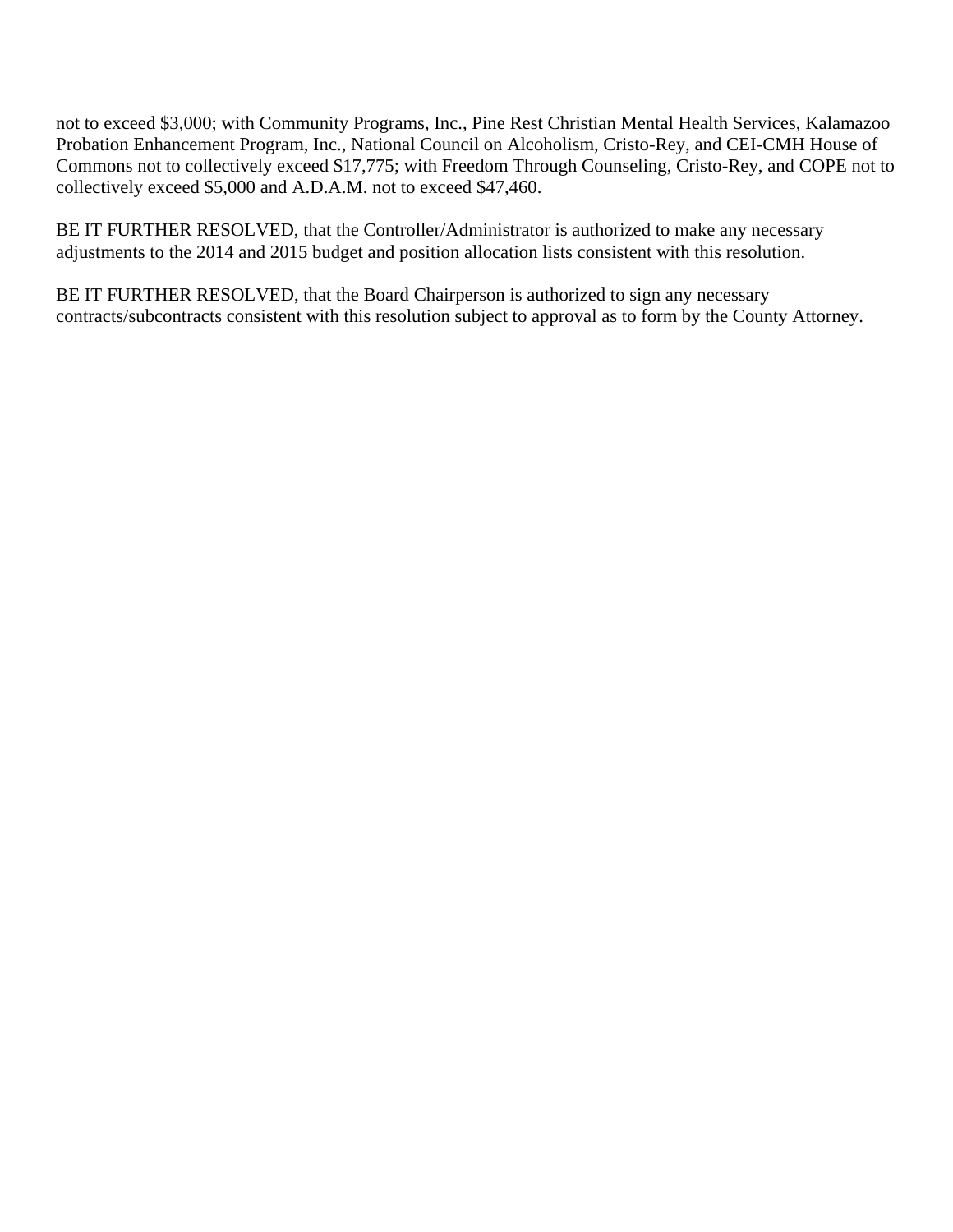**Agenda Item 2b** 

# <span id="page-20-0"></span>**MEMORANDUM**

To: Law & Courts and Finance Committees

From: Rhonda K. Swayze

Date: August 27, 2014

Re: Michigan Mental Health Court Grant Program 2014 – 2015 Operational Grant Award

The 30<sup>th</sup> Circuit Court submitted an application for the Michigan Mental Health Court Grant Program – Operational Grant on May 15, 2014. On August 15, 2014 we were notified that we had been awarded a grant amount of \$140,000. The award is for the grant period of October 1, 2014 through September 30, 2015.

The goals of the Michigan Mental Health Court Operational Grant are to enhance community safety by responding to individuals who have committed non-violent felonies with supportive treatment and intensive supervision; to minimize recidivism; and to assist participants in achieving a positive legal outcome and maintaining a healthy lifestyle. A team approach will be used to keep the court informed of participants' adherence to treatment and progress in other areas.

Through the enclosed Resolution, we are requesting that the Board of Commissioners accept the grant award and continue the three-quarter time Mental Health Court – Court Services Coordinator position which was initially approved in Resolution 14-229,

cc: Hon. Joyce Draganchuk Shauna Dunnings Stuart Dunnings Hon. James S. Jamo Hon. Janelle A. Lawless Lisa McCormick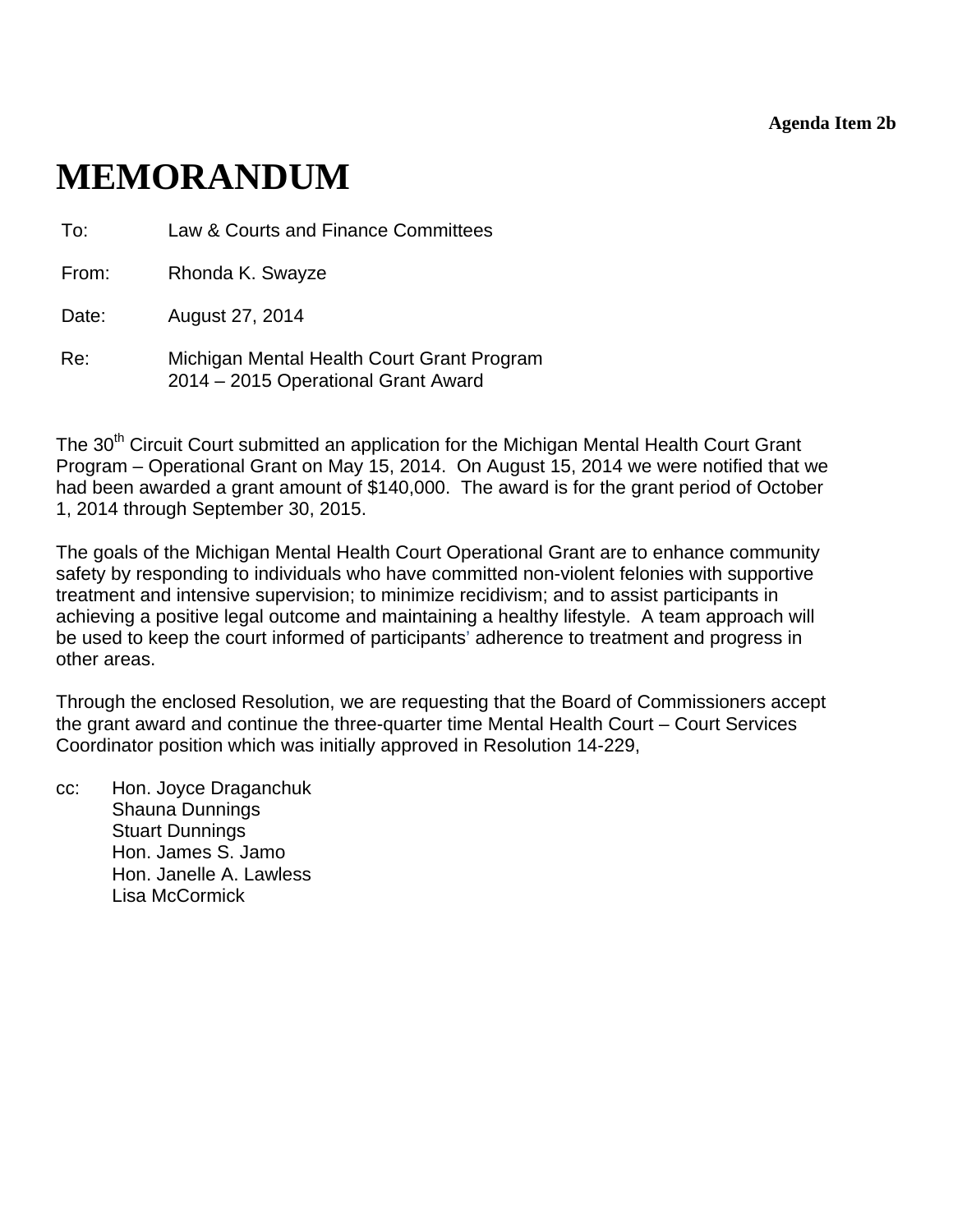Introduced by the Law & Courts and Finance Committees of the:

#### INGHAM COUNTY BOARD OF COMMISSIONERS

#### **RESOLUTION TO ACCEPT THE FY 2015 MICHIGAN MENTAL HEALTH COURT GRANT PROGRAM OPERATIONAL GRANT AND CONTINUE THE GRANT FUNDED THREE-QUARTER TIME ICEA COURT PROFESSIONAL 5 MENTAL HEALTH COURT – COURT SERVICES COORDINATOR POSITION**

WHEREAS, the  $30<sup>th</sup>$  Circuit Court has been approved to receive grant funds in the amount of \$140,000 from the Michigan Mental Health Court Grant Program – Operational Grant administered by the State Court Administrative Office for the fiscal year of October 1, 2014 through September 30, 2015; and

WHEREAS, the goals of the Michigan Mental Health Court Operational Grant are to enhance community safety by responding to individuals who have committed non-violent felonies with supportive treatment and intensive supervision; to minimize recidivism; and to assist participants in achieving a positive legal outcome and maintaining a healthy lifestyle; and

WHEREAS, \$58,997 of the grant award is for the grant funded salary and fringe benefits of a three-quarter time Mental Health Court – Court Services Coordinator (MHC Court Services Coordinator) position, ICEA PRO05; and

WHEREAS, the MHC Court Services Coordinator position was initially approved in the planning grant phase of the program in Resolution #14-229 for the purpose of assisting the Circuit Court in achieving the goals and objectives stated above by acting as a liaison between the Ingham County circuit Court, CMH, the Ingham County Sheriff's Office, Ingham County Adult Probation, the District Courts with jurisdiction within Ingham County, and various community service agencies; and

WHEREAS, the MHC Court Services Coordinator was hired and began her employment on July 28, 2014; and

WHEREAS, continuation of the position of the MHC Court Services Coordinator through the operational phase of the grant would provide continuity of service.

THEREFORE BE IT RESOLVED, that that Ingham County Board of Commissioners accepts the \$140,000 awarded by the SCAO for the Michigan Mental Health Grant Program – Operational Grant which has a grant period of October 1, 2014 through September 30, 2015 and authorizes continuation of the grant-funded threequarter time MHC Court Services Coordinator position at the ICEA PRO05 salary grade.

BE IT FURTHER RESOLVED, that the Controller/Administrator is authorized to make any necessary adjustments to the 2014 budget and position allocation list consistent with this resolution.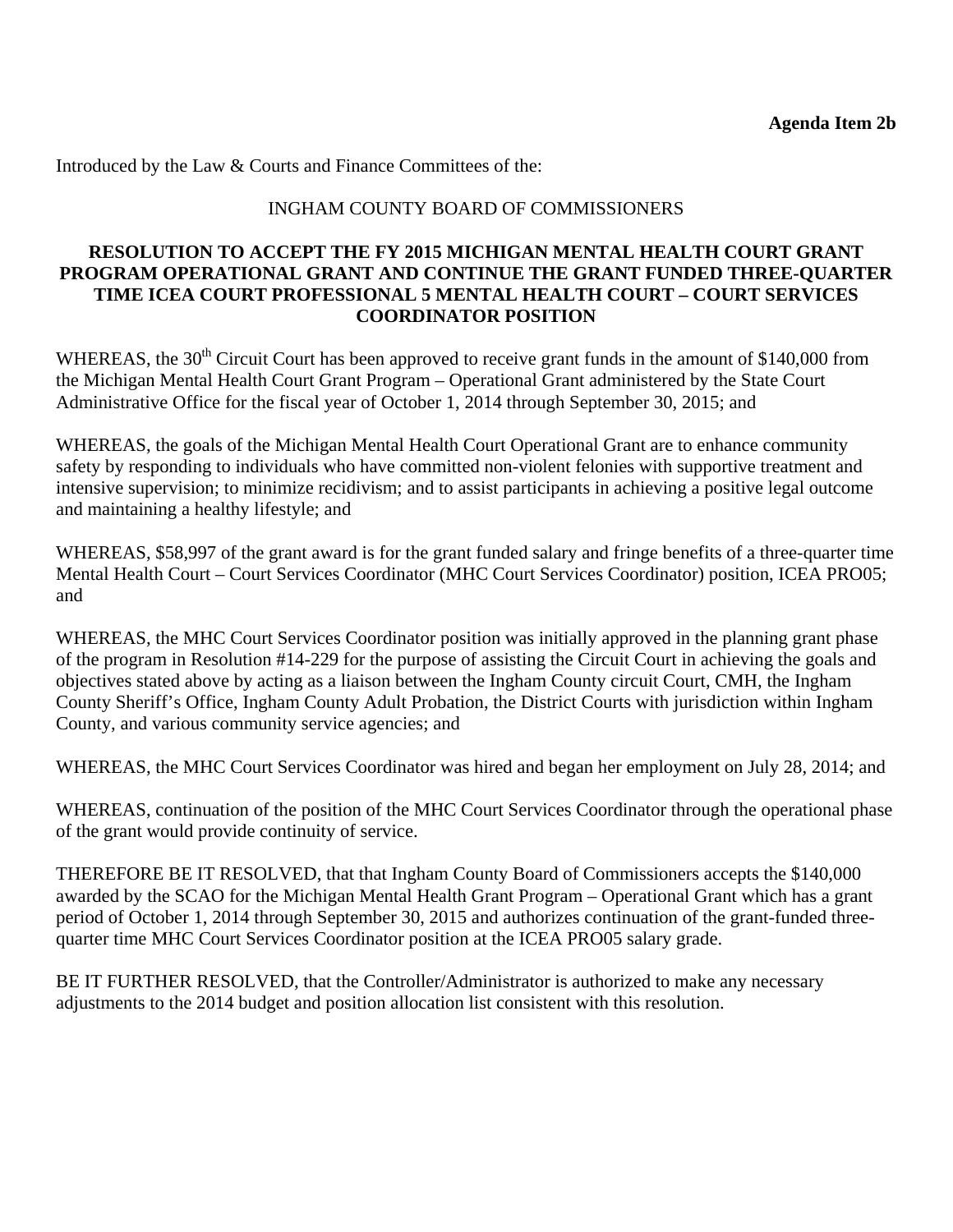**Agenda Item 3** 

#### **M E M O R A N D U M**

## <span id="page-22-0"></span>**TO: LAW & COURTS AND FINANCE COMMITTEES FROM: HARRY MOXLEY, INTERIM FOC LISA MCCORMICK, CHIEF ASSISTANT PROSECUTOR RE: RE-AUTHORIZATION OF FRIEND OF THE COURT AND PROSECUTOR CONTRACTS WITH MGT FOR THE PREPARATION OF THE IV-D COOPERATIVE REIMBURSEMENT PROGRAM (CRP) APPLICATION AND OTHER SERVICES**

**DATE: AUGUST 22, 2014** 

Currently the Friend of the Court and the Family Support Unit of the Prosecuting Attorney receive 66% reimbursement for most of their expenditures through the federal Cooperative Reimbursement Program (CRP), authorized by Title IV-D of the Social Security Act. Taken together, the Ingham County FOC and PA receive over \$3 million annually in CRP reimbursement, which is administered by the Michigan Office of Child Support.

The application for CRP funding (now done every three years), and the monthly preparation and submission of reimbursement requests to the Michigan Office of Child Support through the Electronic Grant Management System (EGrAMS), are extremely complex, detailed and time-consuming procedures which could easily require the creation of a specialized accounting position were they done in-house.

In order to continue to apply for and receive CRP reimbursement in the most cost-effective manner possible, the FOC and PA request new three-year contracts with MGT of America, who has been preparing CRP applications and reimbursement requests in an accurate and timely fashion for each agency since 2010. The combined cost of the contracts would not exceed \$19,500 per year (\$6,000 for the PA and \$13,500 for the FOC), and because the contracts with MGT are eligible for 66% CRP reimbursement, the general fund cost would not exceed \$6,630 per year (\$2,040 for the PA and \$4,590 for the FOC), or approximately 0.2% of the total amount of reimbursement being sought.

Although the CRP application and reimbursement request contracts are 20% higher than the contract entered into with MGT on 10/1/10 (having increased from \$5,000 to \$6,000 per agency per contract), they are still approximately the same rate as was paid to the prior vendor. The rate for the processing of timesheets for the FOC automated time log service is the same as under the prior MGT contract.

Thank you for your consideration. A representative of the Friend of the Court and/or Prosecuting Attorney will be available at the September 11 Law & Courts Committee and September 17 Finance Committee meetings.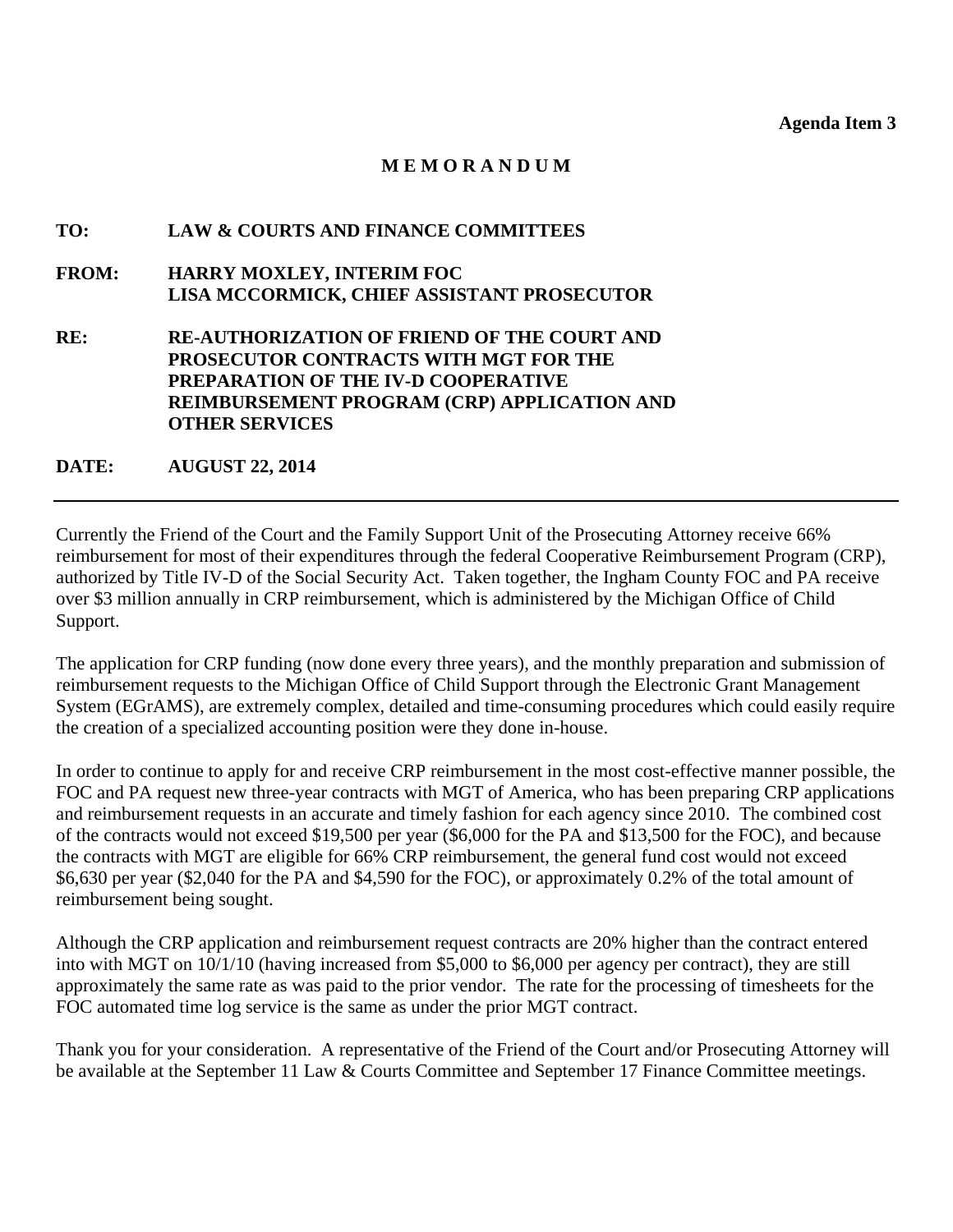Introduced by the Law & Courts and Finance Committees of the:

#### INGHAM COUNTY BOARD OF COMMISSIONERS

#### **RESOLUTION AUTHORIZING A NEW CONTRACT WITH MGT OF AMERICA, INC. FOR THE PREPARATION OF THE FRIEND OF THE COURT AND PROSECUTING ATTORNEY TITLE IV-D COOPERATIVE REIMBURSEMENT PROGRAM (CRP) APPLICATION AND OTHER SERVICES**

WHEREAS, the Ingham County Friend of the Court and Ingham County Prosecuting Attorney receive Title IV-D funding to administer the child support program; and

WHEREAS, the application for IV-D funding, and the billing for IV-D funding, is complex and requires specialized knowledge; and

WHEREAS, since 2010 MGT has provided accurate and timely services to the Ingham County Friend of the Court and the Ingham County Prosecuting Attorney for the application and billing of IV-D funding; and

WHEREAS, MGT provided a yearly quote of \$6,000 for the Friend of the Court, and \$6,000 for the Prosecuting Attorney, to prepare the Title IV-D CRP application, the monthly billing invoices, and the capitalization schedule for equipment purchased in excess of \$5,000; and

WHEREAS, MGT provided a quote of \$1.40 per timesheet processed for the Friend of the Court automatic time log processing service to assist in compiling and providing the information necessary for the monthly CRP billing; and

WHEREAS, the MGT rates are approximately the same as those paid to the prior vendor providing these services four years ago.

THEREFORE BE IT RESOLVED, that the Ingham County Board of Commissioners approves contracts with MGT for services from October 1, 2014 until September 30, 2017, from funds within the Ingham County Friend of the Court and Ingham County Prosecuting Attorney budgets to:

- (3) Prepare the Title IV-D Cooperative Reimbursement Program (CRP) application, the monthly CRP billing invoices, and the depreciation schedule for equipment purchased in excess of \$5,000 for CRP billing at a cost of \$6,000 per year for the Friend of the Court, and \$6,000 per year for the Prosecuting Attorney, or \$12,000 in total.
- (4) Provide an automated time log processing service to assist in compiling and providing the information necessary for the monthly Friend of the Court CRP billing at a cost of \$1.40 per timesheet at a cost not to exceed \$7,500 per year.

BE IT FURTHER RESOLVED, the Chairperson of the Ingham County Board of Commissioners is authorized to sign any necessary contract documents consistent with this Resolution and approved as to form by the County Attorney.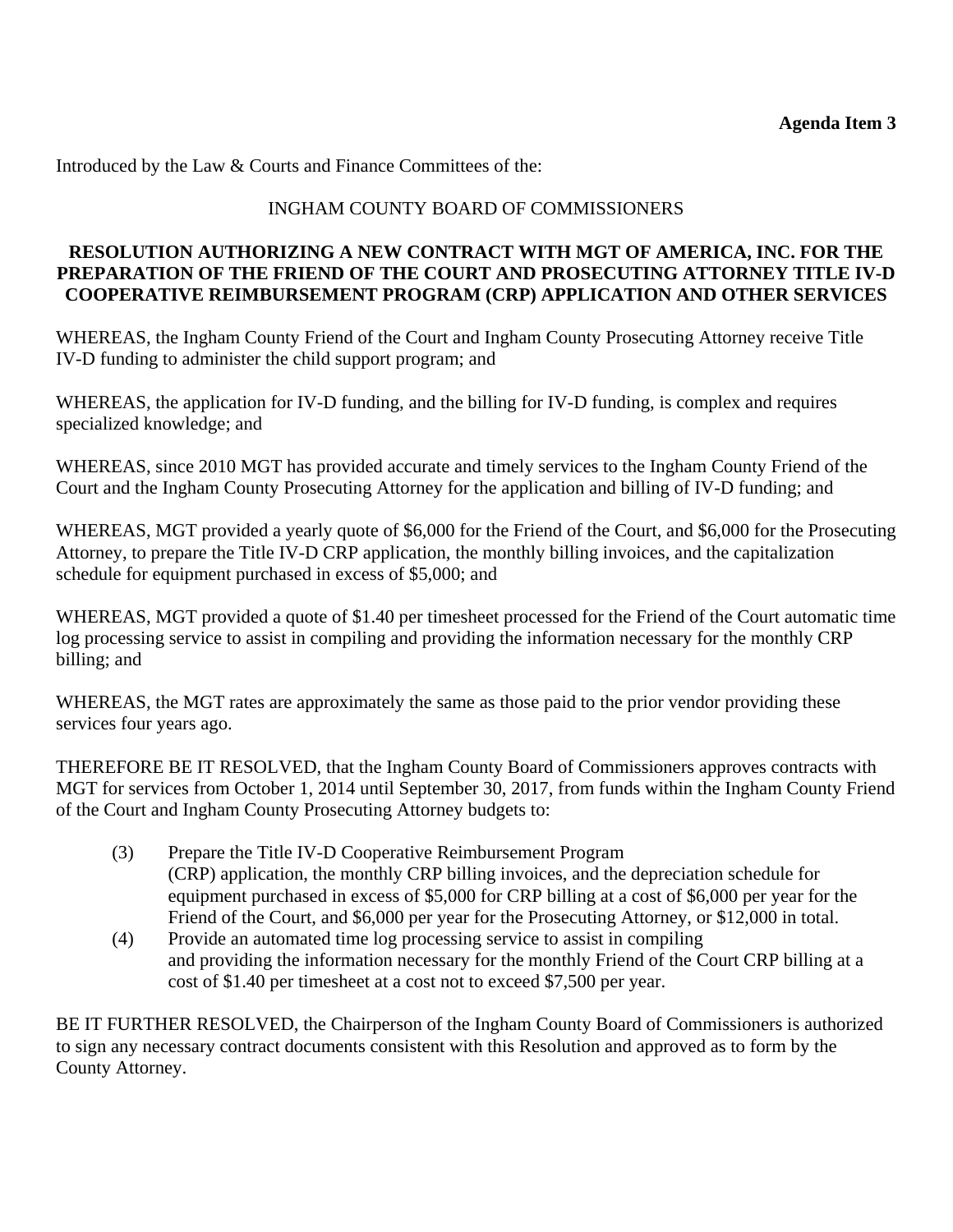### <span id="page-24-0"></span>*Ingham County Innovation and Technology Department* **Michael E. Ashton, Chief Information Officer - Email: mashton@ingham.org**

| To:   | <b>Board of Commissioners</b>                                               |
|-------|-----------------------------------------------------------------------------|
|       | From: Michael E. Ashton, CIO                                                |
| Date: | <b>August 28, 2014</b>                                                      |
| Re:   | Replace all remaining Grand Valley Audio controls at the Ingham County Jail |
|       | Dear Commissioners,                                                         |

The Innovation and Technology Department had been requested by the Ingham County Sheriff's Office (ICSO) and the Controller's Office to review the implementation of the Jail Communications and Control system rollout and replace the failing system. The ICSO has voiced several concerns with the Grand Valley system.

In June of 2014 we replaced one of the failing intercom systems that Grand Valley installed at the Ingham County Jail. The pilot test was performed on Post 5. Testing has resulted in very positive feedback from deputies at the post. Since replacing Post 5 two additional posts (Post 1 and Post 4) have lost their ability to listen and talk through the Grand Valley intercom system. The union has meet with the Sheriff's office and have claimed the failure of the audio system on Post 1 and Post 4 are resulting in an officer safety issue.

At the August 19<sup>th</sup> County Services meeting an emergency resolution to replace Post 1 and Post 4's failed system was submitted and approved. At that time the committee asked if it was the Department's recommendation to replace the remaining posts not on the new audio system. It is the recommendation of the Chief Information Officer and the Jail administration staff that all 9 jail post audio systems be replaced with the Carousel Industries solution. Carousel has indicated that the cost to replace Post 1 and Post 4's system would be \$17,900. To replace all of the posts would be \$76,000.00 and would include interconnecting the systems. This would allow other posts to monitor each other if needed for additional officer and inmate safety during incidents. If we complete each post separately we would incur an additional \$6,000 in cost to tie the system together later.

As mentioned, Post 5 has been operational since July this year. The Jail is divided into 10 posts. Posts are numbered 1 thru 10 with Post 3 currently being closed. Replacement of the audio systems at Post 1 and 4 was approved at the August  $19<sup>th</sup>$  County Services meeting. If we include the remaining posts (Posts 2, 6, 7, 8, 9 and 10) with Carousel now the cost would be a total of \$76,000. I would like to add a 10% contingency for any unknown issues of \$7,600. Approval of this resolution would allow us to address all the concerns in the jail with the audio monitoring and communications at all of the posts. Since the project was not funded for this fiscal year it would require the use of the Inmate Commissary account fund balance for a total not to exceed \$83,600 which includes the 10% contingency. This would be a total increase to the August  $19<sup>th</sup>$  resolution of an amount not to exceed \$59,600 as the resolution approved on August  $19^{th}$  was not to exceed \$24,000. This resolution would also allow the Controller's Office and Budget Office to make any budget adjustments required for this resolution.

Thank you for your consideration and feel free to contact me if you have any questions at 676-7371 or Mashton@ingham.org.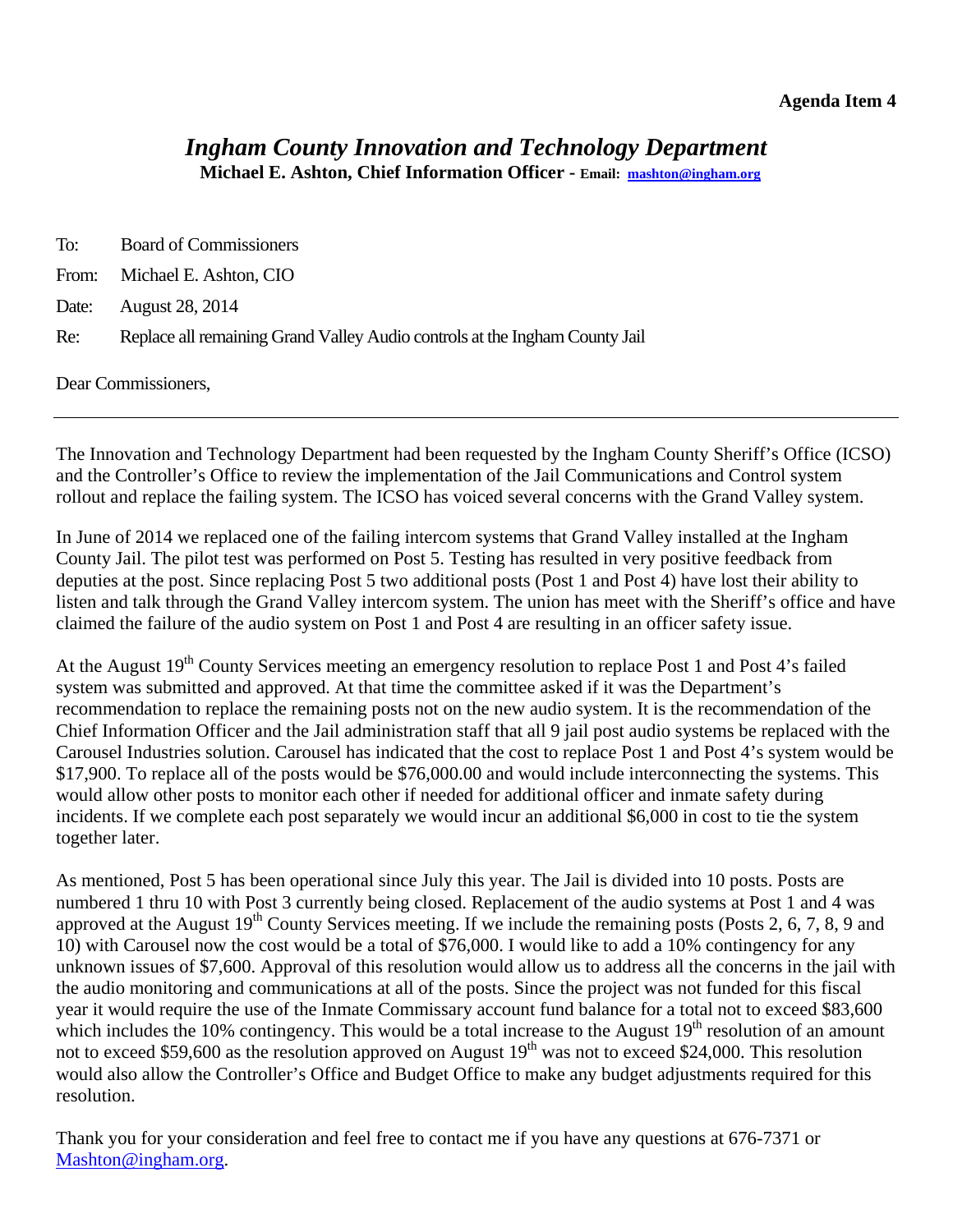Introduced by Law & Courts and Finance Committees of the:

#### INGHAM COUNTY BOARD OF COMMISSIONERS

#### **RESOLUTION TO APPROVE THE PURCHASE, INSTALLATION AND CONFIGURATION OF CAROUSEL INDUSTRIES JAIL AUDIO SYSTEM FOR ALL REMAINING JAIL POSTS AT THE INGHAM COUNTY JAIL**

WHEREAS, it was discovered the Ingham County Sheriff's Office Jail Grand Valley audio system was inadequately designed and has not performed to satisfaction; and

WHEREAS, there have been several issues noted with quality and reliability with the audio equipment in several of the Ingham County Sheriff's Office Jail posts; and

WHEREAS, the audio equipment in the Ingham County Sheriff's Office Jail posts needs to be updated to provide adequate officer and inmate safety; and

WHEREAS, a pilot test system from Carousel Industries was installed in Jail Post 5 in June of this year; and

WHEREAS, Resolution #14-338, passed at the August 26, 2014 Board of Commissioners meeting, approved the emergency replacement of the audio systems in Jail Posts 1 and 4; and

WHEREAS, the failure of the audio system in Jail Posts 1 and 4 will likely occur in the remaining jail posts in the near future; and

WHEREAS, the results of the testing have proven the new system meets and exceeds expectations; and

WHEREAS, it is the recommendation of the Chief Information Officer and Ingham County Sheriff's Office that Carousel Industries replace all remaining jail posts with the Grand Valley audio system as soon as possible to prevent future officer safety concerns; and

WHEREAS, funds are not available in the current Sheriff's Office operational budget.

THEREFORE IT BE RESOLVED, that the Board of Commissioners authorizes the purchase of equipment, installation, and configuration of jail audio systems from Carousel Industries to replace the audio systems in the remaining jail posts  $(2, 5, 6, 7, 8, 9, 10)$ .

BE IT FURTHER RESOLVED, the cost of the audio systems, in an amount not to exceed \$59,600, will be paid from the Inmate Commissary Account fund balance.

BE IT FURTHER RESOLVED, that the Controller is authorized to make any necessary budget adjustments as related to this resolution.

BE IT FURTHER RESOLVED, that the Chairperson of the Ingham County Board of Commissioners is authorized to sign any contract /purchase order documents with Carousel Industries consistent with this resolution and approved as to form by the County Attorney.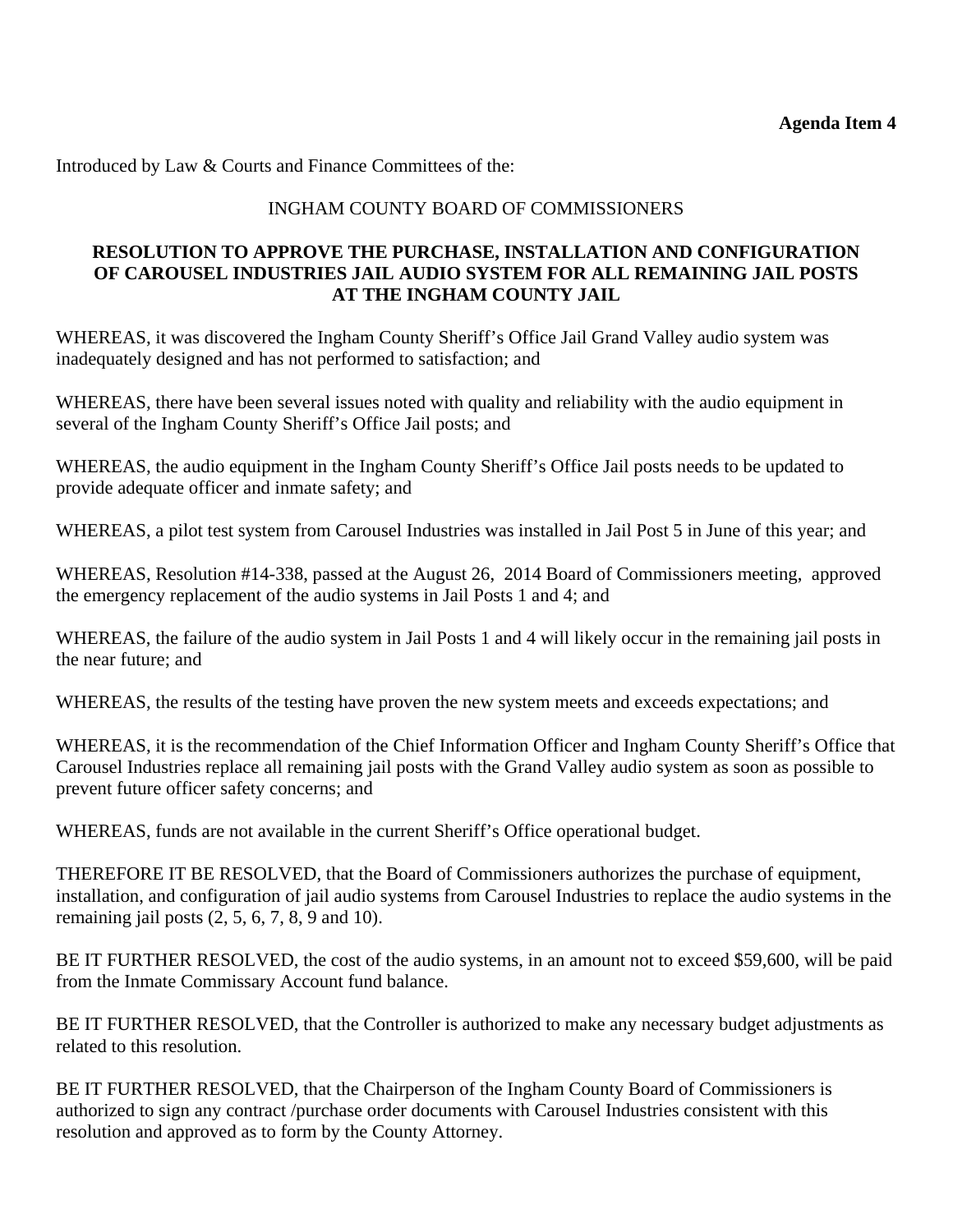#### **Agenda Item 5**

#### MEMORANDUM

<span id="page-26-0"></span>

| TO:      | Law and Courts and Finance Committees           |
|----------|-------------------------------------------------|
| FROM:    | <b>Rick Terrill, Facilities Director</b>        |
| DATE:    | August 25, 2014                                 |
| SUBJECT: | Emergency gate operator replacement at the Jail |

This memo is to inform you of an emergency purchase that was made prior to receiving approval from the Law and Courts and Finance Committees.

The gate operator at the Ingham County Jail failed and was in need of immediate replacement in order to provide adequate security at the Jail. The gate operator was old and deteoriated, it was more cost efficient to have it replaced as opposed to using costly replacement parts to make necessary repairs. A purchase order has been issued to Overhead Door Company of Lansing for a total cost of \$5,380.00.

Due to the urgency of the replacement, the Facilities Department is requesting a line item transfer of \$5,380.00 from account 245-31199-976000-4FC05 for warmers at the Jail, which has a balance of \$17,043.47, into account 245-30199-931000-4FC28 for Jail gate operator. The project for Jail warmers is complete.

Due to the dollar amount (more than \$5,000 and less than \$25,000), this transfer request requires approval by the Law and Courts and Finance Committees.

Upon approval of the requested line item transfer, funds for this purchase are available in Line Item 245-30199- 931000-4FC28 for Jail gate operator.

Both the Controller and Facility Director approved this purchase.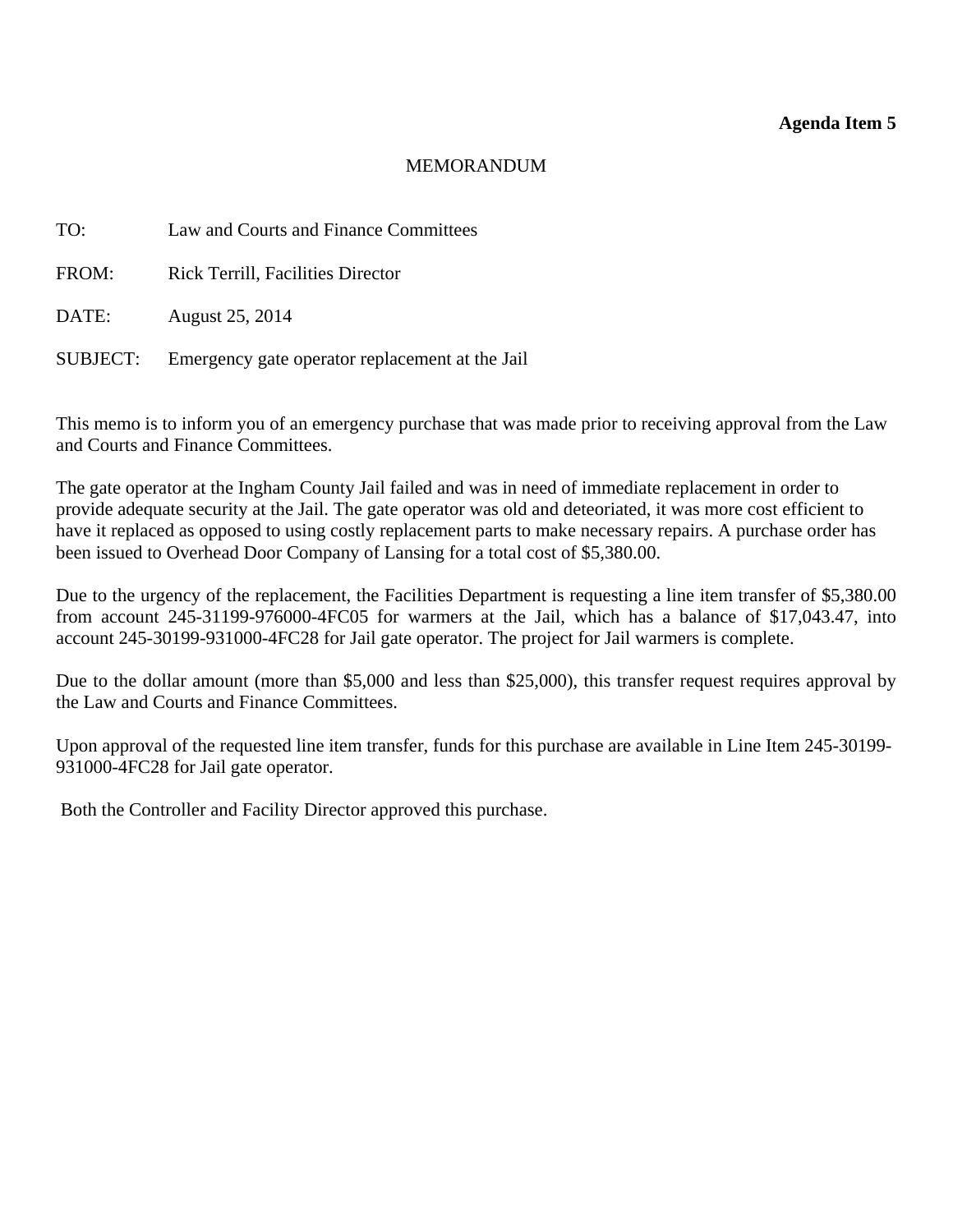# INGHAM COUNTY

**Financial Services Department** Jill Rhode, Director

P.O. Box 319 ● Mason, MI. 48854 ● Phone: (517) 676-7328 ● Fax: (517) 676-7337

| TO:   | The Board of Commissioners                                    |
|-------|---------------------------------------------------------------|
| FROM: | Jill Rhode, Director of Financial Services                    |
| DATE: | August 25, 2014                                               |
| RE:   | City of Lansing Pension and OPEB Transfer for 9-1-1 Employees |

As you are aware, the City of Lansing and Ingham County have been working on finalizing the transfer of funds for the 9-1-1 employees for both pension and retiree health insurance (OPEB). Attached are two resolutions which resolve both issues.

The first resolution finalizes the issue concerning the pension. The County hired an outside actuary to perform an independent review of the report prepared by the City's pension actuary. The result of this review determined that the amount to be transferred for the actuarial accrued liability for the impacted employees equals \$1,070,858. Since the City transferred \$968,348 on December 31, 2013, the remaining balance to be transferred is \$102,510. The City will be transferring this amount as soon as this resolution is approved.

In addition, the reciprocal retirement act requires that the Board of Commissioners accept this liability. This is also accomplished by the resolution.

The second resolution deals with the retiree health insurance (OPEB). The amount was determined by a joint effort between Angie Bennett, City of Lansing Finance Director, and myself. We agreed on a calculation method and assumptions which were fair to both sides. Using this methodology, it was determined that the total amount of the transfer equaled \$684,129.

There was an issue concerning the source of funds for this transfer. The City has these funds under trust in a Voluntary Employee Benefit Association Trust (VEBA). The Internal Revenue Service has very stringent requirements concerning the transfer of money out of a VEBA. Both the City Attorney and the County's Benefit Attorney have reviewed the situation and determined that these funds could not be transferred from the City's VEBA into the County's Non-VEBA trust. This means that the City needed to find a different funding source for this liability. Once this was discovered, the County offered the City the option of a multi-year payment plan.

It was determined that the City would pay the County \$228,043 per year over a three year period. The payments will be due each October beginning in 2014 and the County will deposit the funds into their Retiree Health Insurance Trust.

We believe that the approval of these two resolutions will complete all financial transactions between the City and the County resulting from the transfer of employees for the consolidated 9-1-1 Center.

If you have any questions or wish to discuss, please let me know.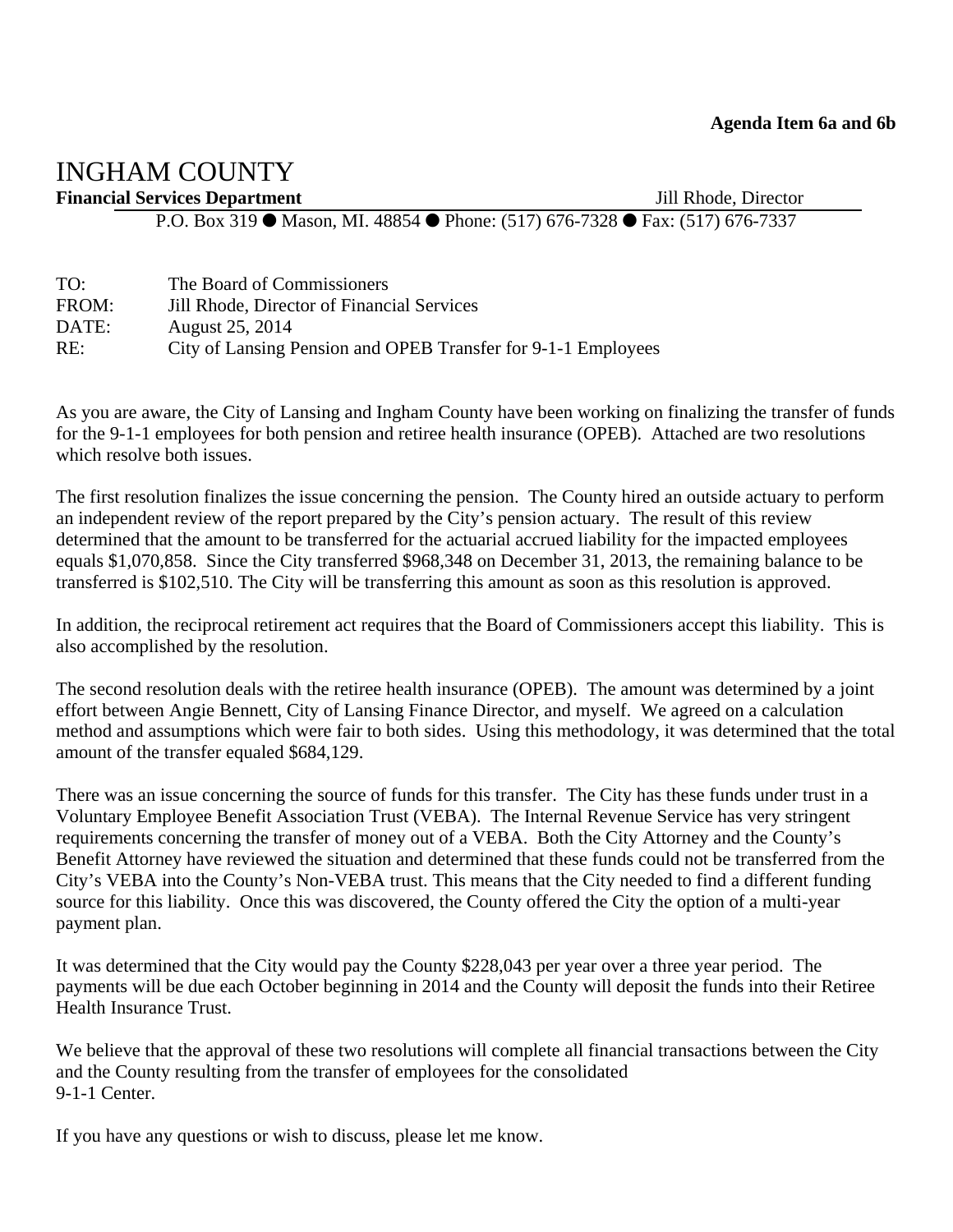<span id="page-28-0"></span>Introduced by the Law & Courts and Finance Committees of the:

#### INGHAM COUNTY BOARD OF COMMISSIONERS

#### **RESOLUTION TO AUTHORIZE THE TRANSFER OF MERS RETIREMENT FUNDS FOR 9-1-1 EMPLOYEES – RECIPROCAL RETIREMENT ACT**

WHEREAS, on or about September 14, 2010, the City of Lansing and Ingham County entered into an Agreement (the "Agreement") for the establishment and operation of a consolidated 9-1-1 Dispatch Center; and

WHEREAS, pursuant to the Agreement, it was envisioned that certain City employees who worked as 9-1-1 operators in the City's Emergency Communications Division would be provided the opportunity to continue employment as Ingham County employees, would be placed in no worse position regarding retirement benefits than if they had continued as City of Lansing employees, and would continue to receive eligibility for City of Lansing retiree health benefits; and

WHEREAS, Section 6(1) of the Reciprocal Retirement Act, MCL 38.1106(1) authorizes an agreement to transfer the credited service towards retirement of a member from his or her preceding reciprocal unit (in this instance, the City of Lansing) to his or her succeeding reciprocal unit (in this instance, Ingham County); and

WHEREAS, the Agreement provided as follows:

The City's Retirement System shall transfer to the County designated MERS plan(s) the trust pension assets equal to the funded value of the actuarially accrued liabilities as determined in the most recent actuarial valuation for those former City employees employed by the County. The County will assume remaining unfunded accrued liabilities for those former City employees employed by the County. The City shall provide such further and/or additional information or resolutions as may be required by MERS or the County. The County will establish with MERS such pension plan or plans providing former City employees employed by The County with such pension benefits as negotiated with the appropriate recognized union or as designated by the County and shall provide for prior service credit. However, the County recognizes that the accrued benefits for service credit accrued by former City employees employed by the County while employed by the City shall not be diminished. Future 9-1-1 Employees shall be placed in such plan as is negotiated with the applicable union or as established by the County.

WHEREAS, the actuarial accrued liability ("AAL") for each City of Lansing employee that has elected to transfer to employment with the County has been calculated by Boomershine Consulting Group as of November 25, 2013; and

WHEREAS, County officials had an independent review of the Boomershine Consulting Groups's calculations and which validated the calculation in the amount of \$1,070,858.

THEREFORE BE IT RESOLVED, that the Ingham County Board of Commissioners hereby accepts the transfer of credited service for all employees included in Appendix A and the funds designated for each transferred employee from the City of Lansing to Ingham County for credit towards the transferred employee's retirement in the Municipal Employees Retirement System ("MERS") account established by Ingham County pursuant to the Agreement.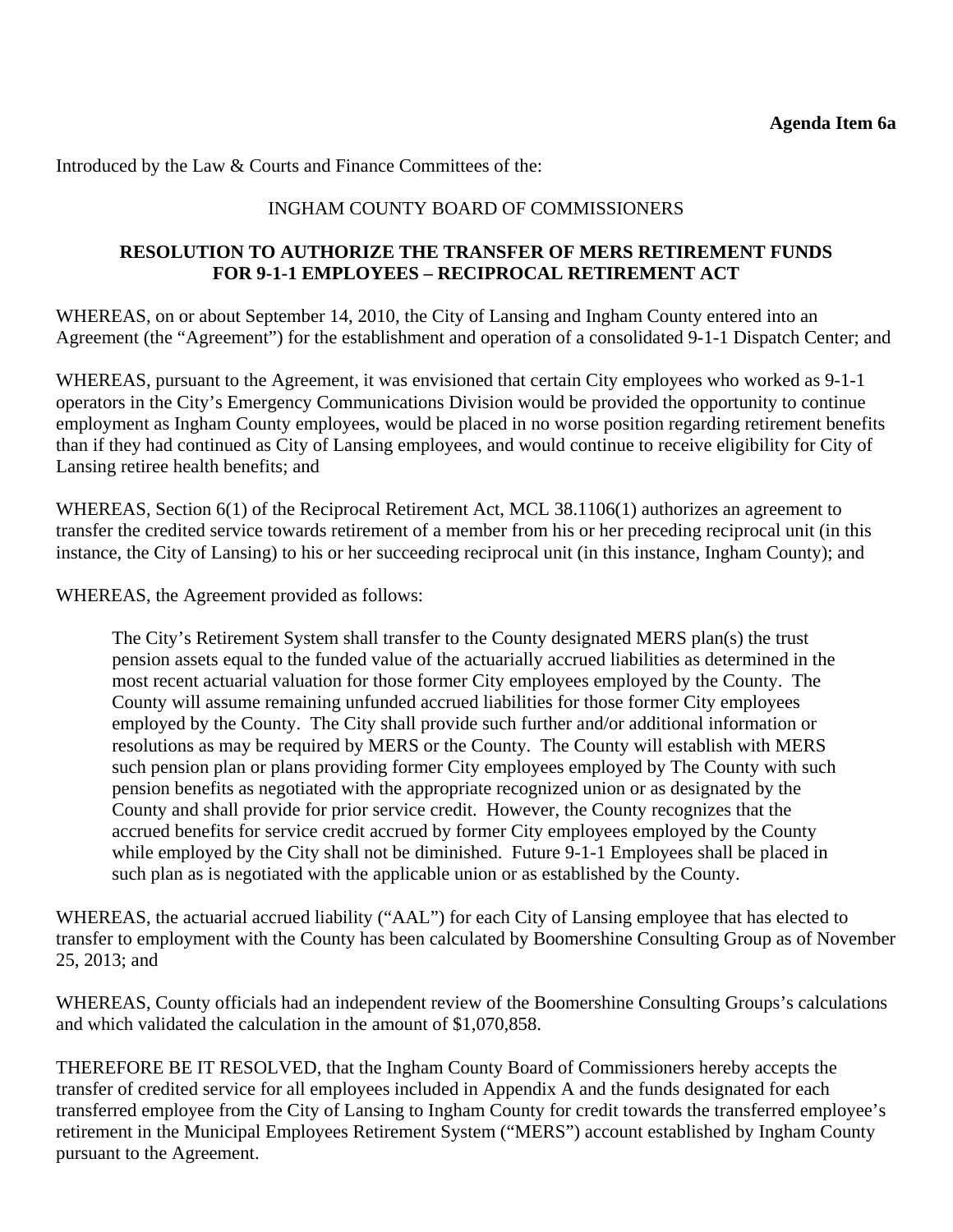BE IT FURTHER RESOLVED, that the County will agree to accept the \$1,070,858 as payment on the AAL of the transferred employees which includes the \$968,348 paid by the City on December 31, 2013 and \$102,510 which will be paid after passage of this resolution.

BE IT FURTHER RESOLVED, that the provisions of this resolution apply to each of the transferred employees referenced on Appendix A individually and are not dependent upon application to all of the transferred employees.

BE IT FURTHER RESOLVED, that the Chairperson of the Ingham County Board of Commissioners is authorized on behalf of the County to sign and execute all contract and legal documents to effectuate and finalize this transaction, subject to prior approval as to form, by the County Attorney.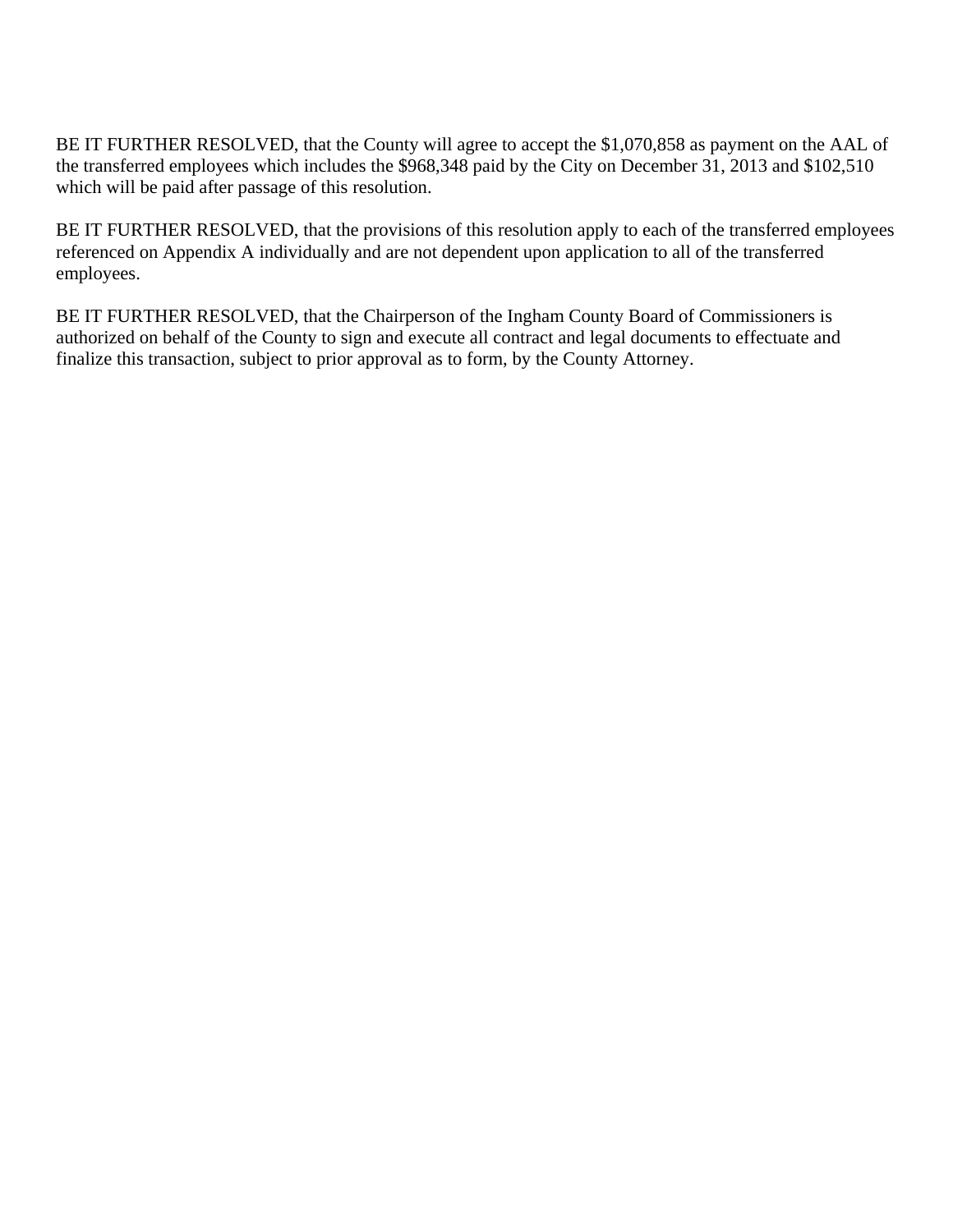## **APPENDIX A**

**City of Lansing Employee's Retirement System**  As of June 27, 2012 Current Listing of employees transferred to Ingham County

#### **Last Name First Name** Baert (Stephens) and a Regular Angela Booker Bobbie Buren Priebe (Girard) **Amada** Calkins Therese Cameron **Andrew** Andrew Clickner James Davidson **Barbara J.** Barbara J. Demers Catherine Feier (Carranco) and Kyla Fell Kristen Felton Lynette Forbis Jessica French Danielle Gaskill Cassandra Gross Trisha Harris Melissa Harvey **Stacy** Henrys Kacie Howland **Elizabeth** Jordan Julia Longo Terri Longoria (Johchkeere) (Larner) Sherry Merillat Vicki Miller **Kim** Murphy Danielle Murphy Marci National Marci National Marci National Marci National Marci National Marci National Marci National Marci National Marci National Marci National Marci National Marci National Marci National Marci National Marci Sahr (Harrison) Lisa Spottek Diana Thurston **Andrew** Andrew Treanor Theresa Wykowski Victoria Wykowski Julie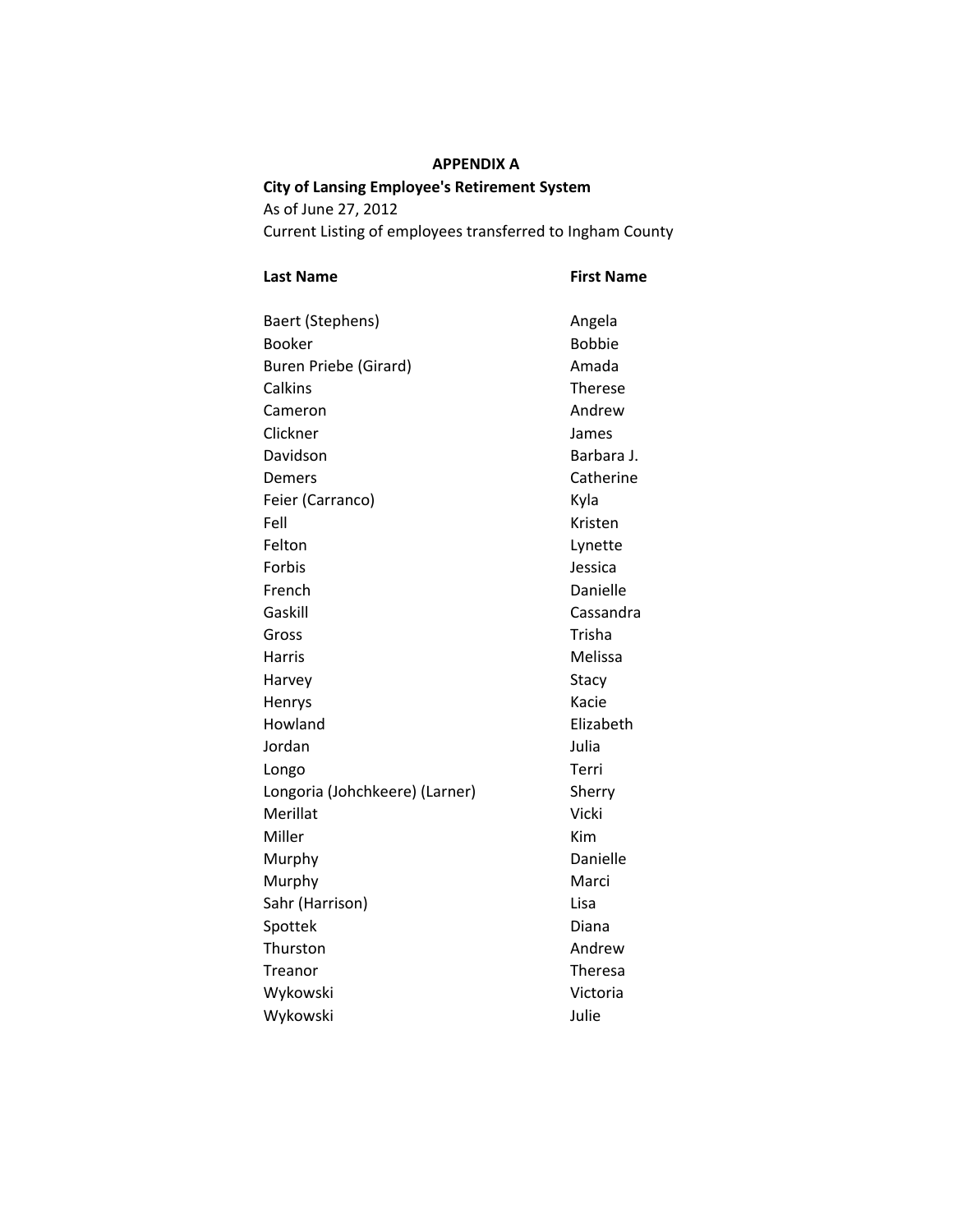<span id="page-31-0"></span>Introduced by the Law & Courts and Finance Committees of the:

#### INGHAM COUNTY BOARD OF COMMISSIONERS

#### **RESOLUTION TO AUTHORIZE THE TRANSFER OF RETIREE HEALTH INSURANCE FUNDS FOR 9-1-1 EMPLOYEES FROM THE CITY OF LANSING**

WHEREAS, on or about September 14, 2010, the City of Lansing and Ingham County entered into an Agreement (the "Legacy Agreement") for the establishment and operation of a consolidated 9-1-1 Dispatch Center; and

WHEREAS, the City of Lansing had been contributing to a Voluntary Employee Benefit Association Trust (VEBA) for retiree health insurance benefits for many years and has been including this expense in the amount reimbursed by the County; and

WHEREAS, the Legacy Agreement required that the City transferred the 9-1-1 employees portion of this fund to the County; and

WHEREAS, it was determined that the amount of the required transfer equals \$684,129; and

WHEREAS, it was found that Internal Revenue Service has very stringent requirements concerning the transferring of funds from a VEBA so the City and County needed to determine other options concerning the payment of these funds; and

WHEREAS, the administration of the City and County have reviewed all the options and are recommending that the City pay this amount to the County over a three year period in the annual installment amount of \$228,043 due in October of each year; and

WHEREAS, the County will need to contribute this amount to the Ingham County Retiree Health Insurance Trust under the management of Morgan Stanley.

THEREFORE BE IT RESOLVED, that the Ingham County Board of Commissioners agrees to accept the \$684,129 in three equal installments from the City of Lansing paid to the County over a three year period in the annual installment amount of \$228,043 due in October of 2014, 2015, and 2016 each year and that this amount will be contributed to the County's Retiree Health Insurance Trust.

BE IT FURTHER RESOLVED, that the Chairperson of the Ingham County Board of Commissioners is authorized on behalf of the County to sign and execute all contract and legal documents to effectuate and finalize this transaction, subject to prior approval as to form, by the County Attorney.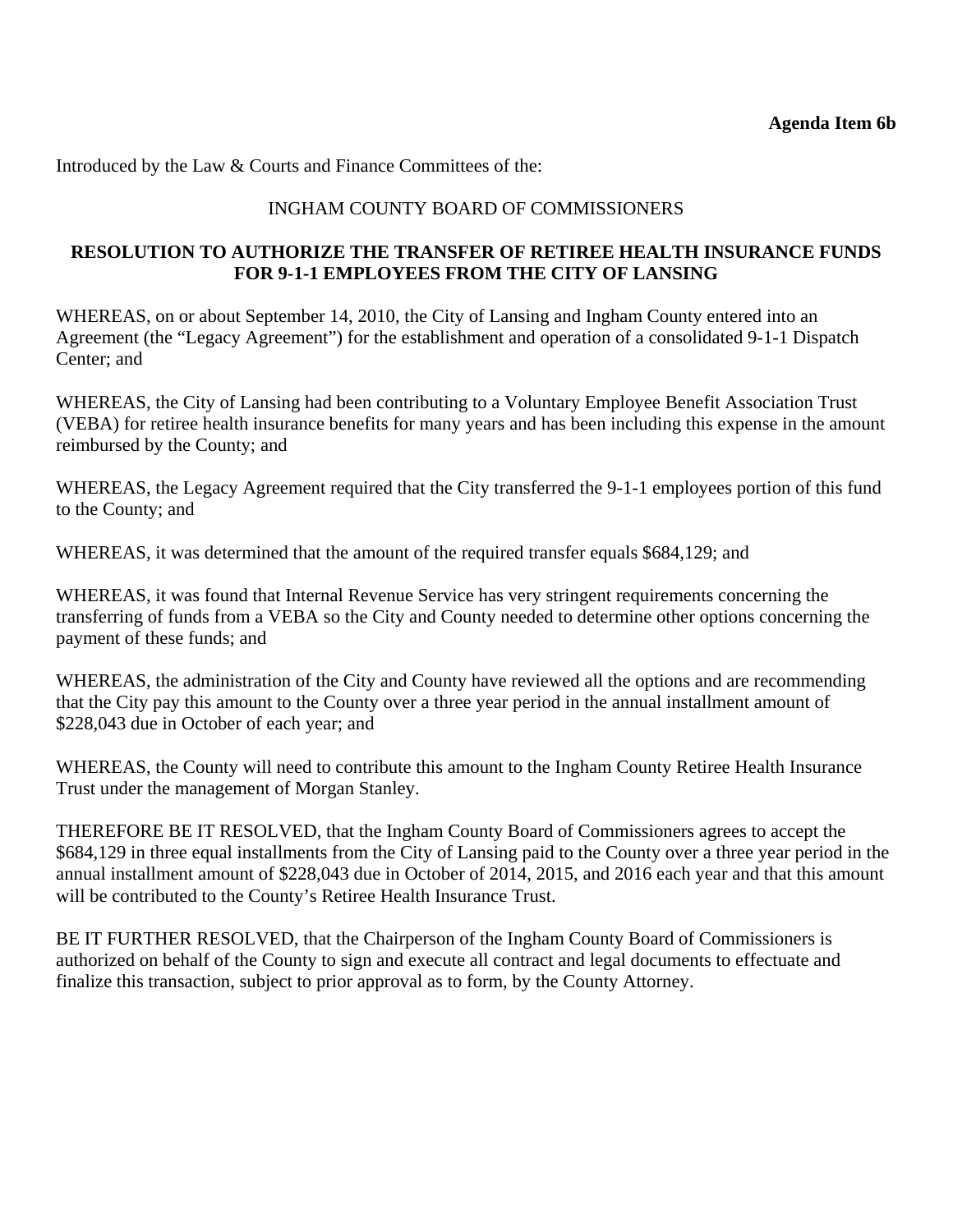**Agenda Item 6d** 

<span id="page-32-0"></span>Maria VandenBoom 925 N. Edgar Mason, Mi. 48854

August 30, 2014

Ingham County Board of Commissioners Law and Courts Committee Rebecca Bahar-Cook, Chairperson Kara Hope, Vice-Chairperson Bryan Crenshaw Victor Celentino Penelope Tsernoglou Randy Schafer Randy Maiville

Dear Commissioners:

I have been privileged to see close up, the work and challenges faced by Ingham County Animal Control and those other programs directly and indirectly impacted by that department such as the Jail trustee program etc. as a long-time resident and volunteer in Ingham County. I appreciated the opportunity to observe the most recent Law and Courts Meeting last week. I was able to personally thank, Mr. Neilsen for his follow up on the recent foster puppy Peanut situation over the past few weeks. And as a result of that incident and others like it, I hope to support and contribute to the development of cost efficient sustainable veterinary care to the extent that animals under the care and control of ICAC are not jeopardized and is in accordance with State and Local laws.

Because this is such an important issue whether one is concerned about the sheltering or lawful provision of care, I'm sending this note to obtain further information to help prepare for an endorsement at the next meeting and express my recommendations. I am fully willing to be disagreed with or disliked because I would rather have that outcome than apathy or disengagement. In my opinion, allowance such as this to be heard, is one of the things that makes being an American a blessing.

I had hoped to hear information that would give me objective data for a thoughtful endorsement of additional funding to support more hours for needed in house Veterinary care. I was a few minutes late so I may have missed the entire cost benefit portion of the proposal.

OBJECTIVE (my interpretation from the presentations)

To obtain substantial increased funding (I didn't receive a handout of the spreadsheet with the breakdown of costs) to allow for a full time shelter Veterinarian and licensed Veterinary Technician.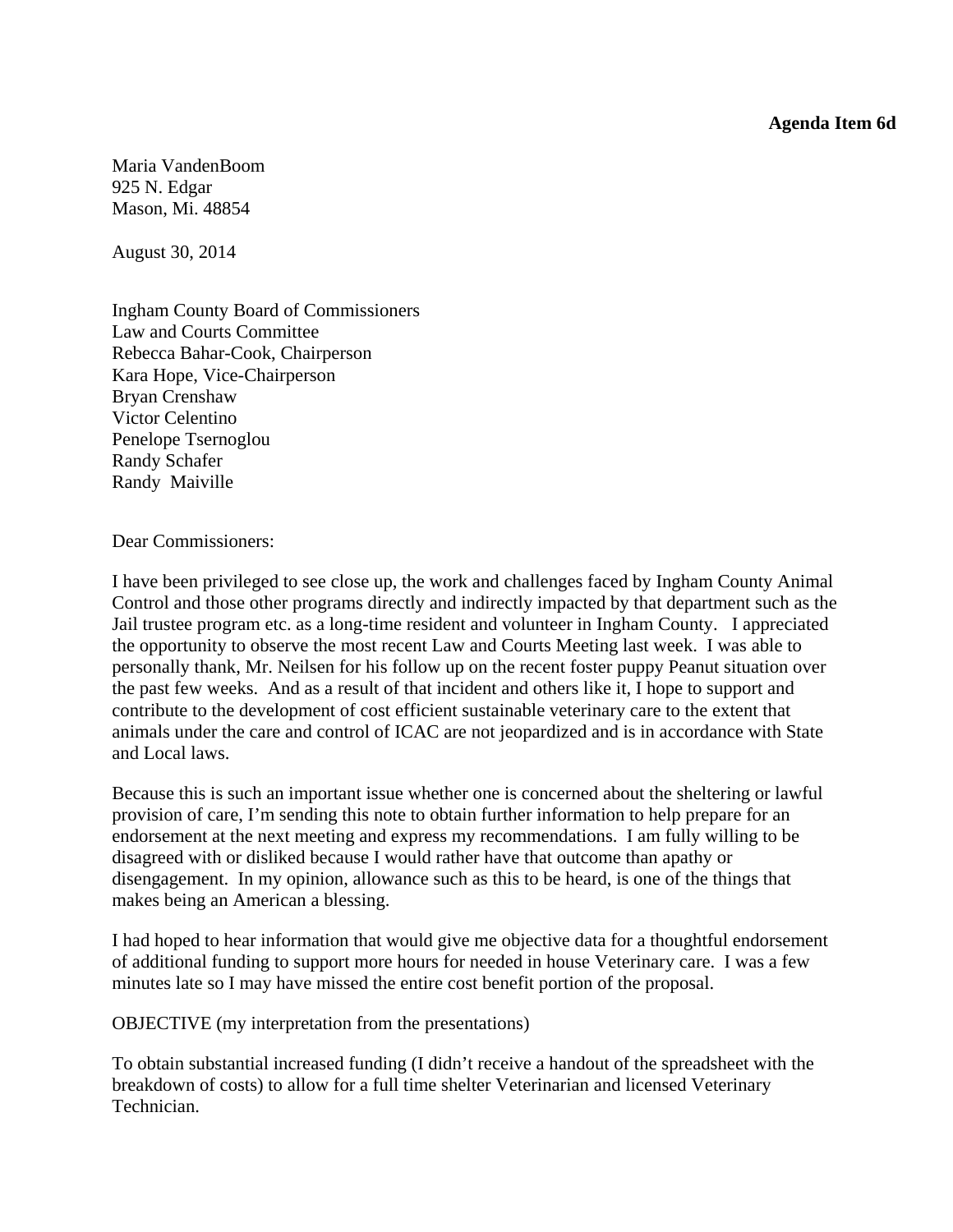Stated Benefits per the staff requesting this funding:

- A. Would permit animals to more quickly leave the shelter because the sooner they are spayed or neutered, the sooner they can leave.
- B. The program would be self- sustaining due to increased adoptions and related fees.
- C. It would free up time for Kennel Staff to focus exclusively on cleaning the shelter. The acting Director said, "All they would be doing is cleaning".
- D. It would reduce costs spent on community based/private sector Veterinary Care.
- E. It would free up time for the Shelter Veterinarian to adequately supervise the 3.5 FTE kennel staff.
- F. Since the current Shelter Veterinarian is paid for 21 hours per week and the presenters stated she spends 90% of her time spaying and neutering animals, increasing her hours to full time would allow her to train staff, educate the community, maintain records, diagnose diseases and even help other departments. There was also mention of the personal benefit to the current shelter Veterinarian who stated she puts her license on the line daily under these current conditions, her role as animal advocate for cruelty and abuse cases and student loans she is paying on. Increasing her hours and pay would also allow her to mitigate those personal concerns.

Questions raised by the members of the Committee:

- A. How much money of the adoption fee goes towards the cost of spay neuter? The response was \$135 (There were several fees stated so my recollection of \$135 could be wrong) for young dogs and less for older and senior dogs.
- B. Could Ingham County Animal Control work with MSU VTH including working with Veterinary Students and Student Technicians? The response wasn't audible to me.
- C. Is the role of ICAC really that of sheltering and care one might expect from a Humane Society vs. a municipal department that is there to protect the public from dangerous dogs etc.?
- D. What are the hourly wages for Kennel Staff? The response was \$16 per hour.

Questions I have that would greatly help support an endorsement of the proposal.

1. How were Veterinary services paid for and provided previous to this current arrangement? In the years I've been involved, I've volunteered under at least 5 previous Veterinarians. Some were contracted by the county to come from their private practices on site and were on call as needed. Others were hired as Ingham County employees which included benefits and paid holidays. Below is a link to the resolutions listing some of the previous arrangements and costs.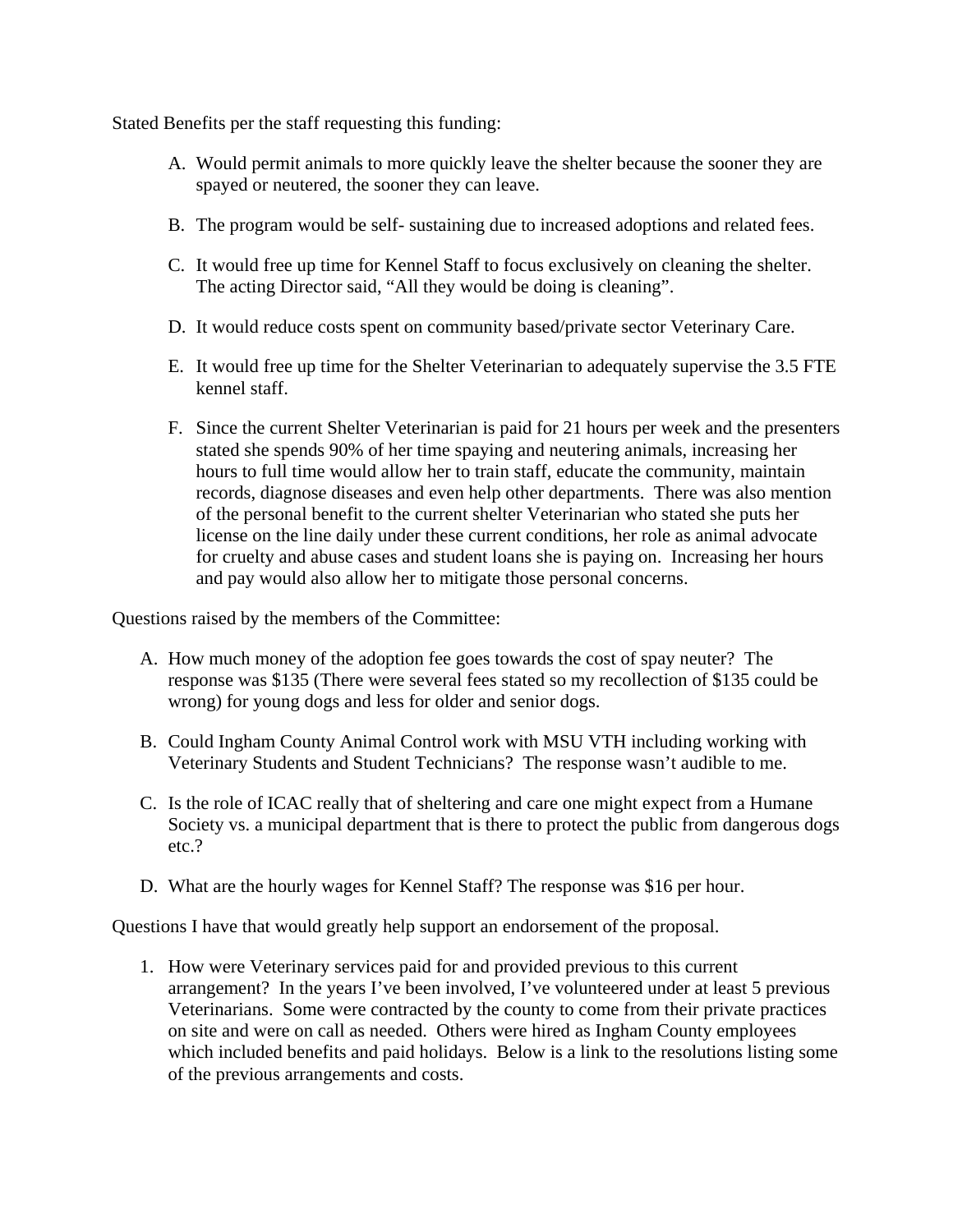http://bc.ingham.org/MeetingInformation/Resolutions/Resolutions/tabid/2220/articleType /CategoryView/categoryId/2/Animal-Control.aspx

2. Since there are significantly less animals coming in since 2009 and until the last 8 months or so, more adoptions yearly, one may conclude that the work load may be getting less, yet the need is for more on site Veterinary care. What accounts for the increased need with the decreased number of animals? It is also noted that ICAC no longer takes in wildlife which was a significant burden to the staff. See chart below. Stats are from the Department of Agriculture Shelter Reports 2009-2013



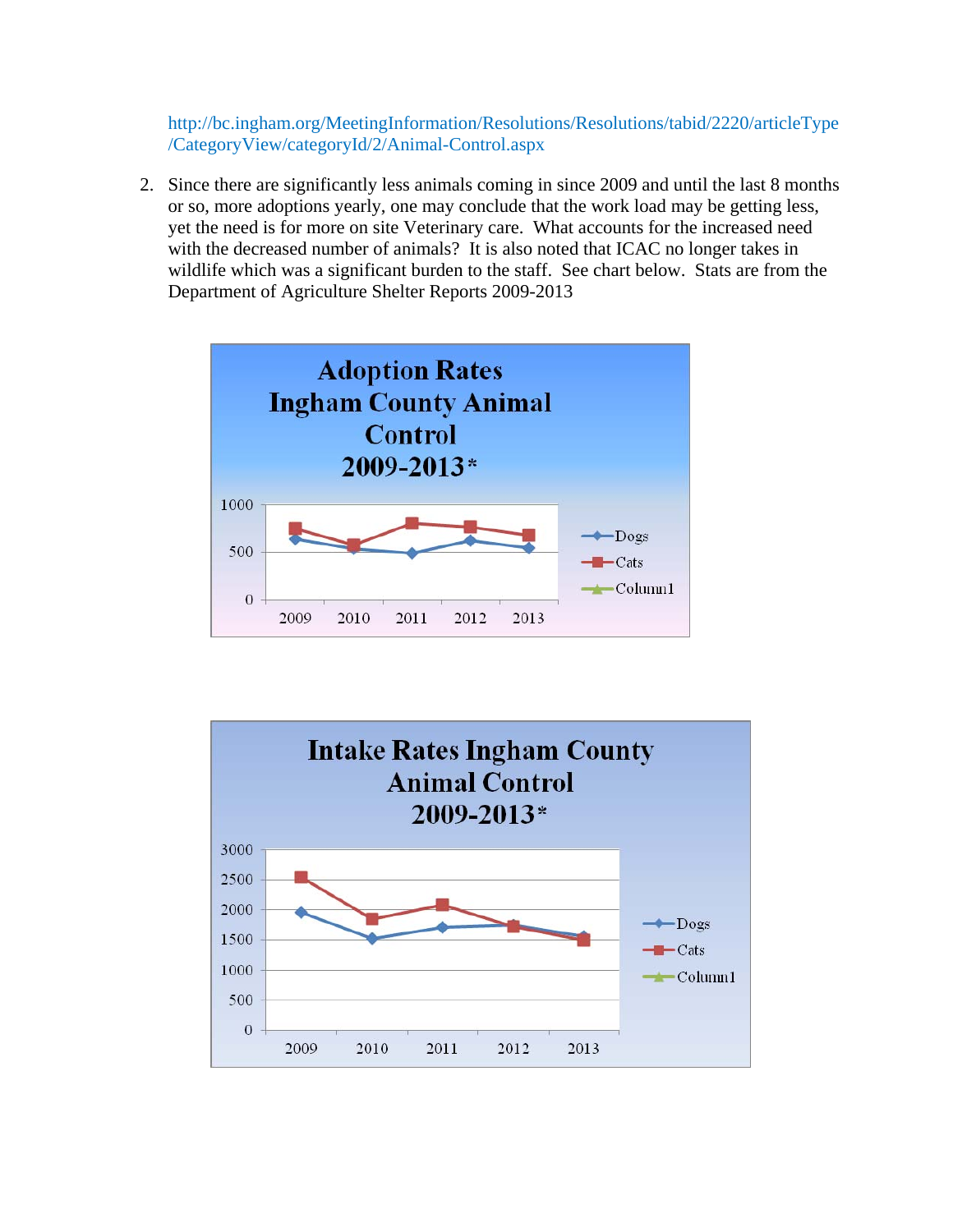- 3. What other no or low cost solutions have been explored, identified and/or tried? What fees or discounts are private business owners giving or willing to give to ICAC animals? When MSU VTH assigned Professor Valerie Chadwick DVM to ICAC, the fees paid to MSU were less than half of the current part time salary and wages and offered no benefits, but in addition to in house Veterinary care and procedures, she conducted routine spay neuter events to also train and benefit entire classes of Veterinary Students including use of MSU VTH operating rooms and supplies. She also engaged the community by allowing and encouraging volunteer help which allowed volunteers young and old to learn from an expert skills such as sanitation procedures, intake and discharge processes. To me this brings community value to include young people that may then pursue a career in animal care because of their positive experience. She also had Veterinary Students at ICAC weekly where they not only benefitted from the speed of her diagnosing and treating a variety of animals and conditions, but the quantity of animals treated was substantial. The students were not paid by ICAC for their services but gained invaluable experience. For several years, ICAC had a licensed experienced Veterinary Technician, Debra Kaufman, provide the highest quality Vet Tech care 10-30 hours per week at no cost to ICAC. She had over 15 years of experience at MSU VTH and many contacts to bring in extra support as needed. Is it possible to find out from generous community donors like her, why she no longer volunteers her desperately needed services to ICAC and what she would recommend to recruit or engage her or others like her?
- 4. Has there been any consideration to outsourcing the routine spay neuter services so the Shelter Veterinarian can use the 21 hours to more efficiently and effectively provide evaluation and treatment to resident and foster animals where continuity of care is paramount? It seems as though the current Veterinarian has less than 10% of her time (2 hours total per week) to devote to supervision of staff and the medical needs of all resident and foster animals which then must be denied care or outsourced if care is to be provided outside of her 2 hour availability per week.
- 5. What amount of veterinary and basic care is covered by ICAC Foster Parents that do not request or expect reimbursement from the ICAC? I would argue that the savings to the County by continuing and building a vibrant foster care program probably saves tens of thousands of dollars per year. I, for example, did not ask for or expect any reimbursement for the money I spent getting emergency care and treatment for Foster Puppy Peanut. As another example of the generous community support for animals in the custody of ICAC, there is a foster family that has been fostering two dogs that are high needs due to age, chronic illness and deafness. The foster parents, both US Veterans, spend \$80 per month on needed medications, \$40 per month on flea and heartworm preventative, \$110 per year on Veterinary Care and all food. They have been fostering these dogs for close to a year. They do not ask for reimbursement or expect reimbursement. The question remains, what external comparable sources of funding have we tapped into and used? Can we expand our foster care program so more animals are with citizens that have the will and means to cover their living and/or medical expenses?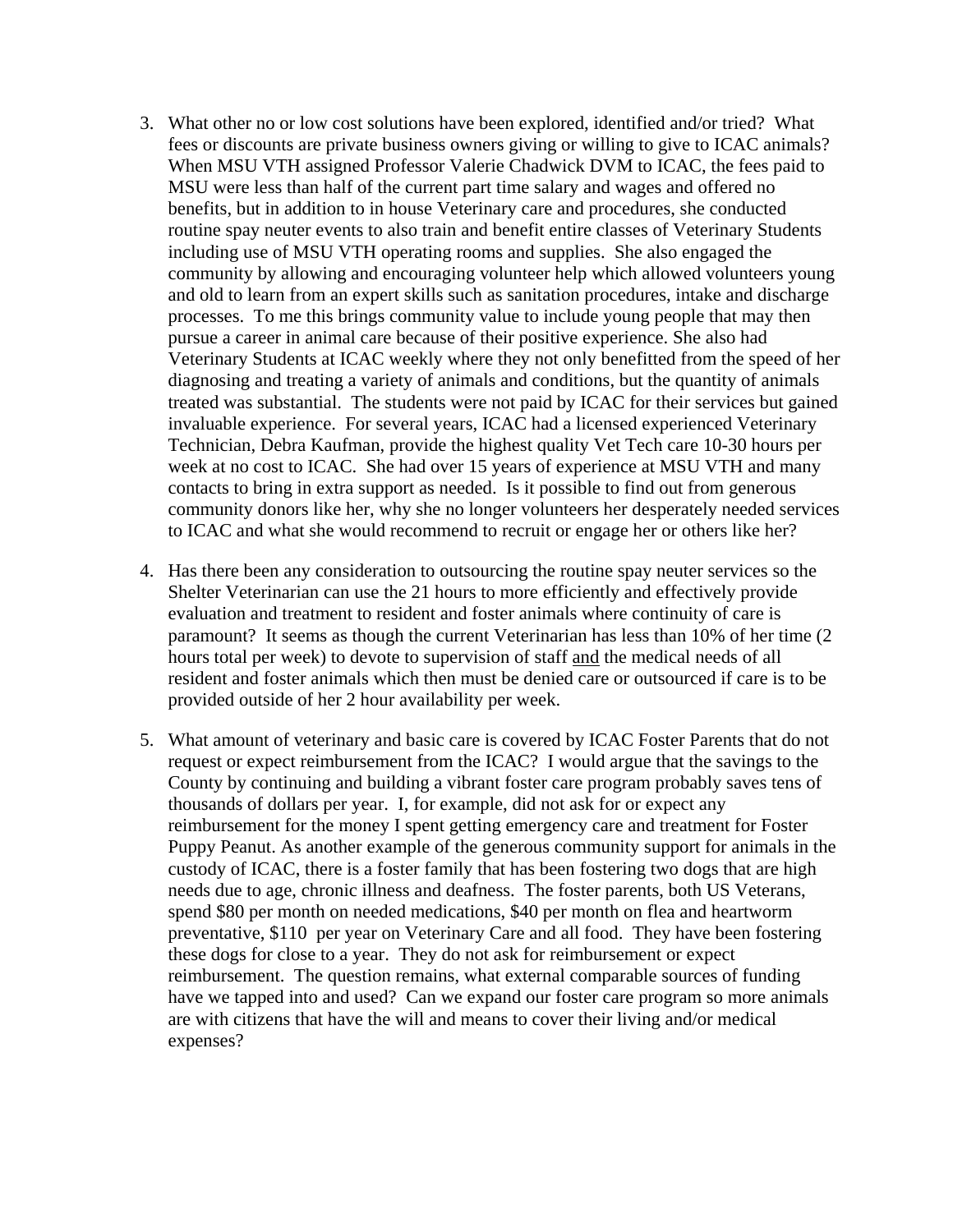6. What programs or policies have been explored to further decrease the intake and subsequent costs of housing and caring for resident animals? How many animals are not returned to their owners because of the comparably high redemption fines and fees charged by ICAC ? As a long-time volunteer at ICAC and networking with other organizations, I learned about the positive and cost saving impact lost and found programs can have on shelter intakes and the perception of shelters. ICAC was not able to endorse a lost and found page or program so I personally developed a no cost portal to help people in our community. The success has been overwhelming and frankly unexpected. However, people do report back to us the outcome of their lost pet experience and we routinely have people tell us they could not afford to get their pet out of ICAC. Sometimes their pet is euthanized, sometimes not. To date, we have not had complaints to us from people stating they could not afford to get their pet out of the other two municipal shelters in our area. I believe people have a responsibility to license and pay for the care someone else provides via a shelter when their pet is lost, however, when comparing fees, fines and special fees, the other administrators in our Lost and Found group can appreciate why people end up surrendering their pet entirely due to the inability to come up with \$200-\$600. Included are some charts of the fees for ICAC and other local shelters as well as shelters in comparable populations in Michigan.

|                                               | 1st Offense                                                                                                                                              | 2 <sup>nd</sup> Offense                                                                                                                                                                                                                        | 3 <sup>rd</sup> Offense  | <b>Redemption Fees*</b>       |                                                       |                                           |                                              |
|-----------------------------------------------|----------------------------------------------------------------------------------------------------------------------------------------------------------|------------------------------------------------------------------------------------------------------------------------------------------------------------------------------------------------------------------------------------------------|--------------------------|-------------------------------|-------------------------------------------------------|-------------------------------------------|----------------------------------------------|
| <b>Redemption Fee</b>                         | \$30.00                                                                                                                                                  | \$49.00                                                                                                                                                                                                                                        | \$100.00                 |                               |                                                       |                                           |                                              |
| <b>Daily Boarding</b><br>Fe <sup>1</sup>      | \$30.00                                                                                                                                                  | \$30,00                                                                                                                                                                                                                                        | \$ 30.00                 |                               | 1 <sup>st</sup> Offense                               | 2 <sup>nd</sup> Offense                   | 3 <sup>rd</sup> Offense                      |
| <b>Daily Boarding</b>                         | \$70.00                                                                                                                                                  | \$70.00                                                                                                                                                                                                                                        | \$70.00                  | <b>Redemption Fee</b>         | \$20.00                                               | \$30.00                                   | \$50.00                                      |
| Fee if dangerous*                             |                                                                                                                                                          |                                                                                                                                                                                                                                                |                          | <b>Daily Boarding</b>         | \$5.00                                                | \$5.00                                    | \$5.00                                       |
| Un-Sterilized <sup>2</sup>                    | \$78.00 Deposit                                                                                                                                          | \$78.00 Deposit                                                                                                                                                                                                                                | \$78.00 Deposit          | Fee 1 <sup>st</sup> Day       |                                                       |                                           |                                              |
| After Hours Fee <sup>3</sup>                  | \$30.00                                                                                                                                                  | \$30.00                                                                                                                                                                                                                                        | \$30.00                  | <b>Daily Boarding</b>         | \$4.00                                                | \$4.00                                    | \$4.00                                       |
| <b>Vaccination Fee<sup>4</sup></b>            | \$10.00                                                                                                                                                  | \$10.00                                                                                                                                                                                                                                        | \$10.00                  | Fee after 1 <sup>st</sup> Day |                                                       |                                           |                                              |
| <b>Rabies</b><br>Vaccination Fee <sup>5</sup> | \$15.00                                                                                                                                                  | \$15.00                                                                                                                                                                                                                                        | \$15.00                  | After Hours Fee <sup>1</sup>  | \$0.00                                                | \$0.00                                    | \$0.00                                       |
| <b>Delinquent</b>                             | <b>Unfixed: \$165.00</b>                                                                                                                                 | <b>Unfixed: \$165.00</b>                                                                                                                                                                                                                       | <b>Unfixed: \$165.00</b> |                               |                                                       |                                           |                                              |
| License Fee <sup>6</sup>                      | \$45.00<br>Fixed:                                                                                                                                        | \$45.00<br>Fixed:                                                                                                                                                                                                                              | \$45.00<br>Fixed:        | Normal License<br>Fee         | <b>Unfixed: \$15.00</b><br>Fixed: \$10.00             |                                           |                                              |
|                                               |                                                                                                                                                          |                                                                                                                                                                                                                                                |                          | Late License Fee              | Unfixed: \$30.00<br>\$30.00<br>Fixed:                 | <b>Unfixed: \$30.00</b><br>Fixed: \$80.00 | <b>Unfixed: \$30.00</b><br>\$30.00<br>Fixed: |
|                                               | <sup>1</sup> If not claimed by the next day.<br><sup>2</sup> Refunded upon proof of sterilization<br><sup>3</sup> If impounded during non-business hours | <sup>4</sup> Refunded if proof of previous up to date vaccination is provided<br><sup>5</sup> Refunded if proof of previous up to date vaccination is provided<br><sup>6</sup> If you do not have a current valid dog license in Ingham County |                          |                               | http://www.eatoncounty.org/departments/animal-control | * Taken from the ECAC web site.           |                                              |

#### **Fees Schedule**

## **Macomb County AC**

Fees are effective January 1, 2013 through December 31, 2014

| Initial Impound               | \$30.00  |
|-------------------------------|----------|
| $-$ Dog                       |          |
| $-$ 1st Offence               | \$30.00  |
| -2nd Offence                  | \$50.00  |
| - 3rd Offence                 | \$100.00 |
| $-Cat$                        | \$30.00  |
| - Livestock                   | \$100.00 |
| - Livestock hauler fee        | \$200.00 |
| <b>Board Fee - Daily rate</b> | \$25.00  |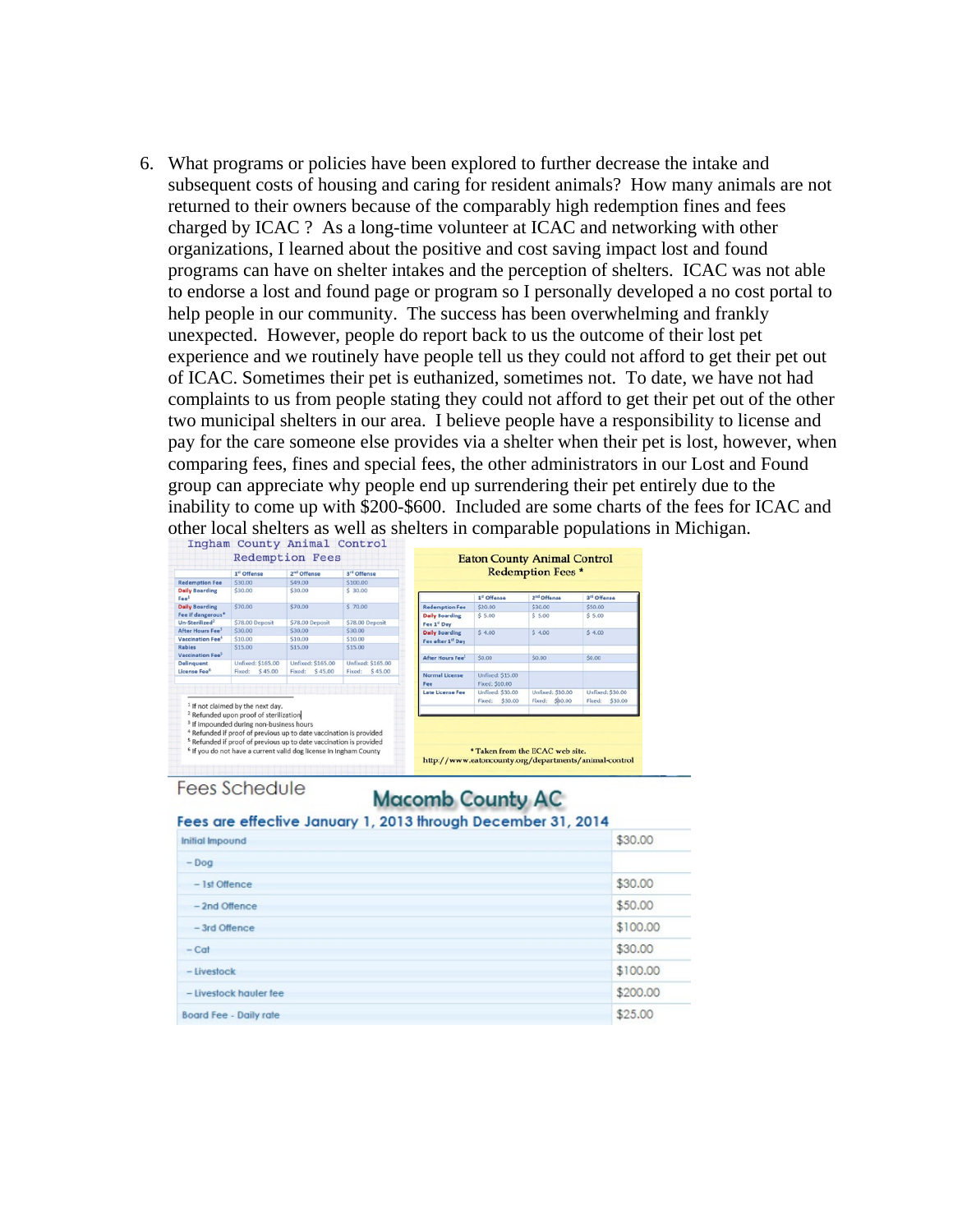- 7. If the proposal was accepted and allowed for the Kennel Care staff to exclusively do cleaning, what tasks would the no cost Trustee labor encumber? That is assuming ICAC isn't charged for the labor. I believe the skill and consistency of Trustee Labor varies, however, I'm also aware of past trustees that were so committed to the welfare of the animals that they made soft comfortable beds with hospital corners for some elderly pets. This particular Trustee was an RN. In order to make a point, I must make a personal disclosure. I have worked with individuals that have chronic severe mental illness, developmental disabilities, various types of criminal records including NGRI (Not Guilty by Reason of Insanity)in inpatient, outpatient and vocational programs. Opportunity to rehabilitate and/or teach marketable skills to the trustee population while at the same time getting needed tasks done at the shelter is possible, cost saving and beneficial. It does require oversight, clear and consistent rules/policies and mutual respect. In that same vein, is it possible for ICAC to develop a residential dog training program at the House of Commons across the street that models other corrections based dog training and rehabilitation programs. Most of those programs are self-sustaining and revenue building.
- 8. How much per adoption fee goes towards spay neuter costs? What budget does the spay neuter fees come out of to cover the free cat adoptions that are weekly and thankfully very successful? I have a personal bias that nothing in life is free or should be free especially in the exchange of goods, services or animals. Has there been any thought to continue the 'Free Cat' specials but at least ask people to donate goods or services as good will and responsible citizenship? That could result in additional food or volunteers rather than a simple handout of a cat or kitten that (according to the rationale for getting more pets adopted and hence compensation for the spay neuter costs) is costing the shelter in non-compensated Veterinary fees. If Veterinary fees the County currently pays are double what they used to be for the shelter Veterinarian to provide care, for those few animals that are waiting for the surgery but have an adopter waiting, could ICAC restore the spay neuter deposit as an alternative to holding the animal for days or weeks, particularly when an adoptive home is ready and able to take the pet?

After hearing about the conditions the current shelter Veterinarian is working under just trying to provide care to the entire shelter animal population in two hours per week, is justification enough to immediately warrant additional hours or help. However, listening to the issues raised, the problem is much larger than adding some hours and the solutions may be more complex and at the same time perhaps a little less costly than the current proposal. Adequate and appropriate funding is one part of the solution, however, building a sustainable program that includes community members, local businesses that have shown to be invested in the well-being of our shelter and the shelter animals is critical and possible with leadership that builds mutually beneficial relationships. The recent experience we had fostering Peanut further illustrates the need to allow for the Veterinarian to have time to notice, examine and treat an animal in such dire condition. I do not know what medical care if any was provided to her during the weeks prior, where she was under the direct supervision of the shelter as part of a legal case. What I do know, is that I was told I did not have permission to have her seen by a Veterinarian even if I paid and even though she was suffering. I'm still not sure what to call that. But that experience